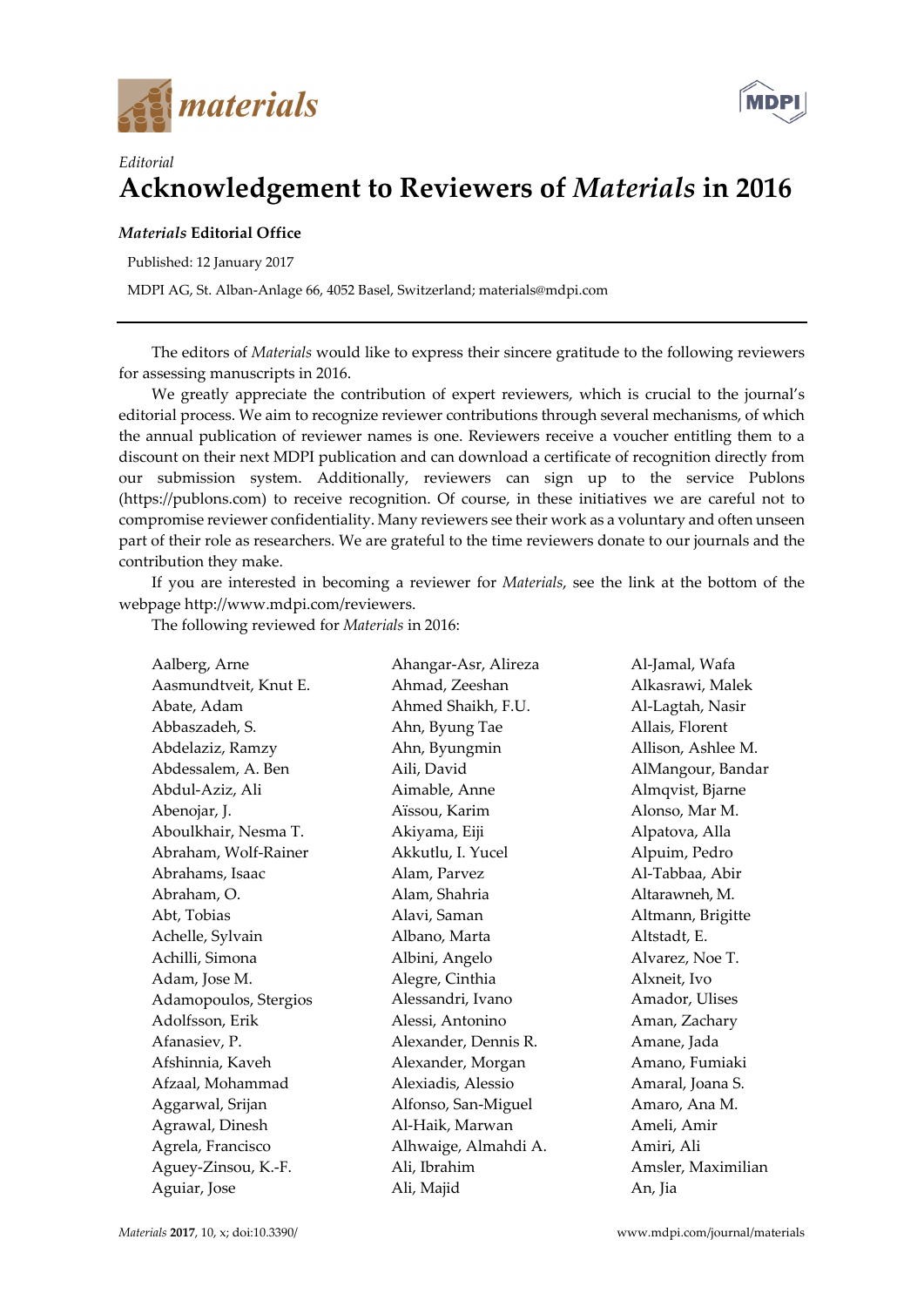An, Jinwoo An, Zhonglie Anasori, Babak Anderson, Neil Anderson, Wayne A. Andersson, Gunther G. Ando, Yasunobu Andrejs, Lukas Annamdas, Venu Antou, G. Antunes, Marcelo Aoki, Ken'ichi Aramesh, Morteza Araujo, Pedro Arbelaiz, Aitor Arbiol, Jordi Archer, Richard Arcos, Daniel Ardu, Stefano Argyropoulos, Christos Ariga, Katsuhiko Arinzeh, Treena L. Arnusch, Christopher Arrua, Dario Arslan, Zikri Aruna, Prakash Arvapally, Ravi Kumar Arzi, Boaz Asgari, H. Ashiuchi, Makoto Ashkenazy, Yinon Assender, Hazel Asteris, Panagiotis G. Aston, Eric Atanasov, Mihail Atencia, Jesús Atkinson, Alan Atsushi, Wakamiya Attik, Nina Aubert, Thierry Auersch, Lutz Augustynski, Jan Awual, M. Rabiul Aydemir, Umut Aydin, Alper Aymard, Luc Ayuso, Jesús Azushima, Akira Baaj, Hassan Babaei, Hasan Bacigalupo, Andrea Backov, R.

Badea, Ildiko Badini, Claudio Baeg, Kang-Jun Baeza, Mireia Bagby, Michael Baghdasaryan, Tigran Baglio, Vincenzo Bagnoli, Paola Bahk, Je-Hyeong Bai, Jinbo Bain, Colin D. Baino, Francesco Baitinger, Michael Baji, Avinash Bajorek, Anna Bajwa, Dilpreet S. Bajwa, Rizwan Bäker, Martin Bakhshi, Hadi Bakir, Adil Bakry, Rania Balagna, Cristina Balandin, Alexander A. Balasubramanian, Kannan Balázsi, Csaba Baldomir, Daniel Balogh, Attila Baptista, Pedro Baranger, Emmanuel Baranov, Oleg Barbero-Barrera, M.M. Barbu, Magda Barker, Susan Barragán, V. María Barranco, Angel Barretta, Raffaele Barrios, Lleonard Barron, Andrew R. Barroso, Telma Barroso-Bogeat, Adrián Barry, Matthew Bartocci, Pietro Barton, Larry L. Barton, Nick Barua, Bipul Barucca, Gianni Bassani, Marco Bassani, Paola Batchelor, Warren Baumeister, Joachim Bayer, Ilker S. Bazaka, Kateryna

Beake, Ben Bear, Joseph Beard, James D. Beazi-Katsioti, Margarita Beck, Stephanie Beck, Tilmann Beckford, Floyd A. Beckingham, Lauren E. Bedia, Jorge Bedon, Chiara Begines, Belen Behnood, Ali Behrens, Bernd-Arno Bellantone, Vincenzo Bellet, Michel Belzunce, Francisco J. Bemer, Pascale Ben, Goichi Ben Haha, Mohsen Benali, Samira Bencardino, Francesco Bendeck, Michelle P. Benedetti, I. Benelli, Giovanni Benito, N. Berenjian, Aydin Beretta, Stefano Bergner, F. Bernado, Gabriel Bernardo, Enrico Bernardo, Maria Bernasconi, Andrea Bernd Schönbauer, Bernd Bernède, Jean C. Berthelot, Thomas Bertino, Massimo F. Berto, Filippo Bertrand, Francois Bertrand, Jean-Rémi Bhattacharya, Amrita Bhatwadekar, Ashay D. Bhowmick, Sankha Bi, Guijun Bi, Zhuming Bichler, Lukas Biermann, Horst Biesuz, Mattia Bikiaris, Dimitrios N. Billah, Muntasir Bimbo, Nuno Birkett, Martin Biro, Elliot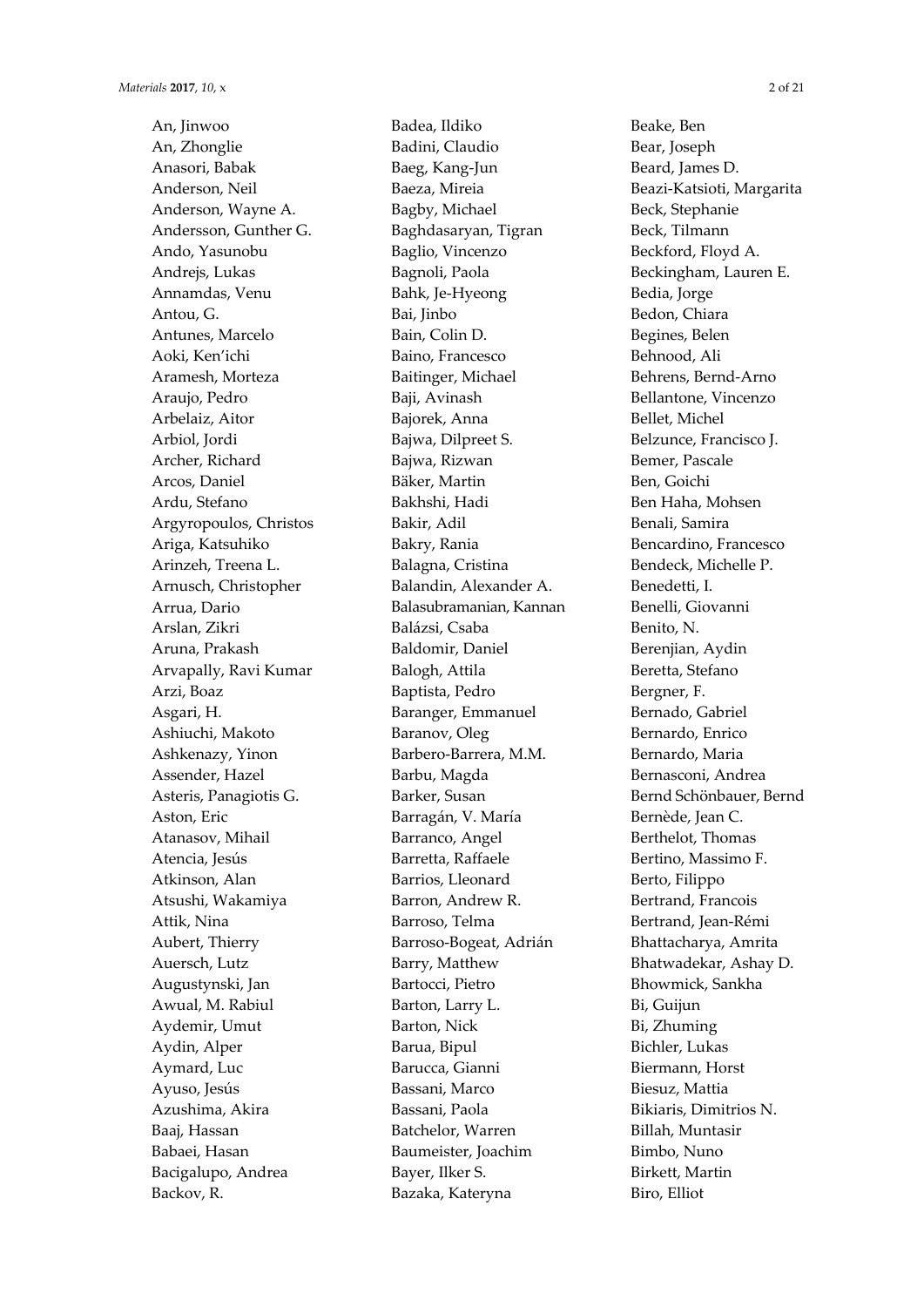Biswal, Sibani Lisa Biswas, Kaushik Biswas, Shaurjo Blaker, Jonny Blanc, D. Blanco-Valera, M.T. Bland, Leslie Blázquez, J.S. Boanini, Elisa Bobadilla, L.F. Boeffel, Christine Boehm, Stefan Bokias, Georgios Bolander, John Bolotov, Leonid Bolouri, Amir Bolz, Sebastian Bolzoni, Leandro Bombelli, Paolo Bönisch, Matthias Bonse, Jörn Bontempi, Elza Boonkaew, Benjawan Bordelon, Amanda Boria, Simonetta Borkow, Gadi Bormashenko, Edward Bornapour, Mandana Borodianskiy, Konstantin Borrachero, M.V. Borrega, Marc Bortot, Eliana Boschetti, Egisto Botti, Silvana Boukherroub, Rabah Bouquillon, Sandrine Bouropoulos, Nikolaos Boussuge, Michel Bowen, Patrick K. Bradford, Philip Braga, Ángeles Sanromán Brailovski, Vladimir Braissant, O. Branco, Fernando Brand, Alexander S. Brand, Marjorie Brandell, Daniel Brandenburg, Jan Gerit Brandt, Milan Brendel, Lothar Brennan, Orlaith Brezesinski, G.

Briffaut, Matthieu Brighenti, Roberto Briscoe, Joe Briscoe, Wuge Broer, Dick Brögelmann, T. Broring, M. Brostow, Witold Brouwers, Jos Brouzoulis, Jim Brown, Ian Brüggemann, Oliver Brunner, Andreas J. Bryan, Eigenbrodt Bu, Xiu R. Bueno, Moises Bugarin, Alejandro Bugnet, Matthieu Bui, Bernadette Tse Sum Buonocore, Francesco Burbank, Malcolm Burrows, Nathan Busche, Christoph Buschmann, Matthias H. Bustillo, Andres Butt, Javaid Butylina, Svetlana Buysser, Klaartje De Byeon, Jai-Won Cabana, Laura Cabeza, M. Cabral, Jaydee Cabrini, Marina Cacciato, Giuseppe Cachoncinlle, Christophe Cadoni, Ezio Caggiano, Alessandra Cagnona, Benoît Cahill, Laurence Cai, Gaochuang Cai, Qiong Cai, Zhongyu Caillol, Sylvain Calderón, Verónica Calliari, Irene Calvaresi, Matteo Calzaferri, Gion Camacho, Lucy M. Camblor, Miguel A. Caminero, M.A. Campbell, John Camposeo, Andrea

Campus, Guglielmo Cancelliere, Piergiacomo Candolfi, Christophe Caniato, Marco Cannon, Carolyn L. Canteli, Alfonso F. Capdevila, Carlos Carbonnier, Benjamin Carette, Jérôme Carlone, Pierpaolo Carneiro, O.S. Caroni, C. Carrado, Adele Carriel, Víctor Carrino, Luigi Carry, Claude Caruntu, Gabriel Casalino, Giuseppe Casettari, Luca Castagne, Sylvie Castaño, Oscar Castillo, Jaime Castillo-Martinez, E. Castro, Andre Castro-Gomes, João Catala, Laure Catauro, Michelina Cavalline, Tara Cavallini, Massimiliano Cavallotti, Pietro Cavicchi, Kevin Celano, Umberto Celle, Caroline Celli, Michele Cesano, Federico Ceyssens, Frederik Chaboussant, Gregory Chailleux, Emmanuel Chaim, Rahman Chalioris, Constantin Ε. Chamanfar, Ahmad Champagne, Victor K. Chan, Candace K. Chan, Jerry Chan, Yang-Hsiang Chandrappan, J. Chandrasekaran, N. Chang, Chih-Yu Chang, Chi-Jung Chang, Huan-Cheng Chang, Kun Chang, S.Y.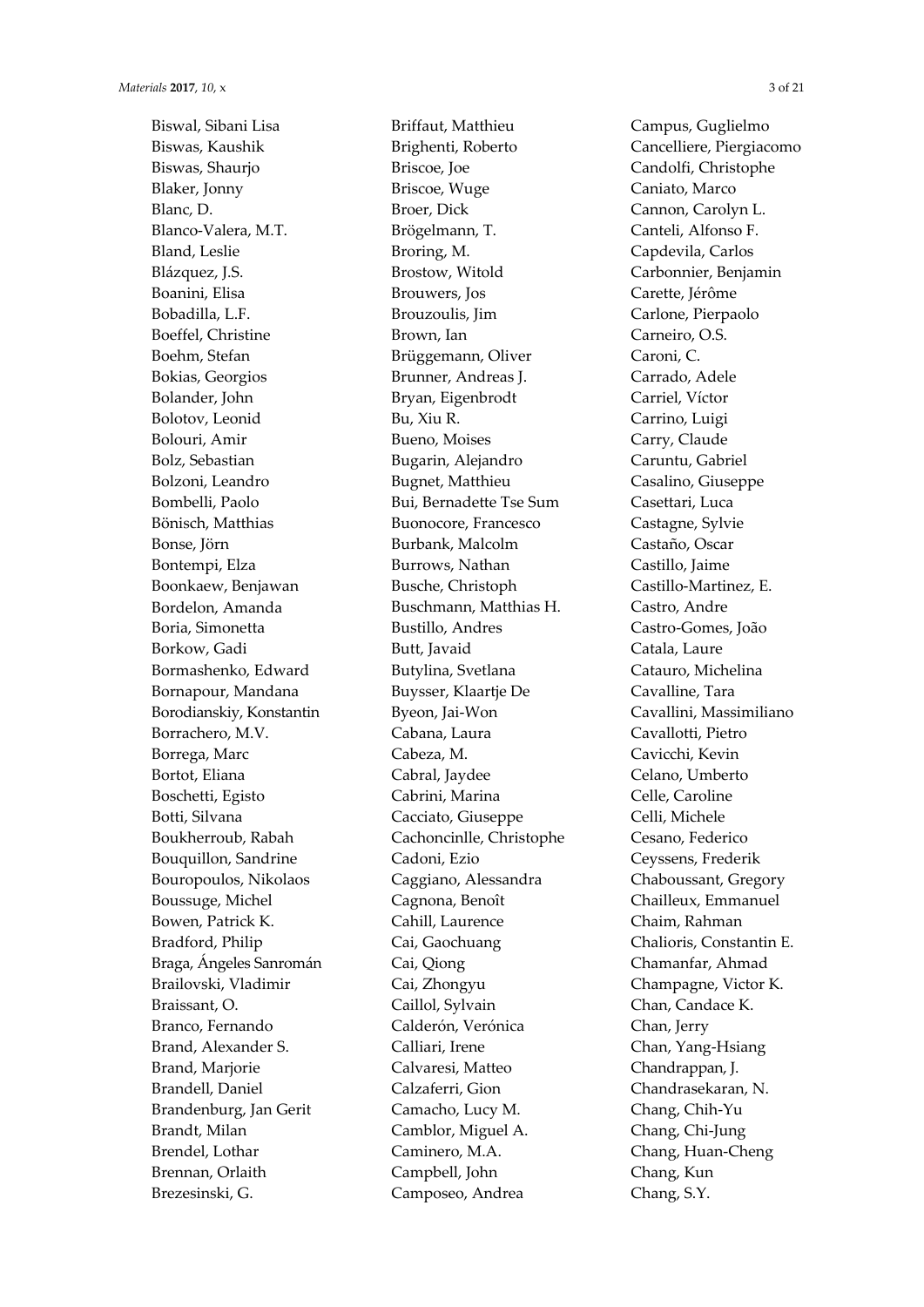Chang, Sheng-Po Chang, Tso-Fu Mark Chang, Wei-Jen Chang, Young-Wook Chao, Jesus Chao, Sao-Jeng Charalambides, Panos G. Chase, George G. Chau, Joseph Lik Hang Chauhan, Moni Chaunsali, Piyush Chave, Tony Chen, Biao Chen, Chunhui Chen, Chun-Ta Chen, Haofeng Chen, Jian-Lian Chen, Jian-Zhang Chen, Ko-Shao Chen, Ning Chen, Robert Chen, Roger Chen, Ruei-San Chen, Ruiyong Chen, Shuangqiang Chen, Shujian Chen, Siming Chen, Tao-Hsing Chen, Xiaobo Chen, Yi Chenal, Jean-Marc Cheng, An Cheng, Chil-Hung Cheng, Fong-Yu Cheng, Jiping Cheng, Ko-Ting Cheng, Kou-Bing Cheng, Qian Cheng, Rui Cheng, Shiwang Cheng, Xingguo Cheng, Yang-Tse Chen-Yang, Yui-Whei Cherevan, Alexey Chesneau, Xavier Chettle, David Cheung, Angus K.F. Chi, Mao-Chieh Chiachio, Manuel Chiam, S.Y. Chiang, Chin-Lung Chiang, Long Y.

Chiappone, Annalisa Chiarello, Gian Luca Chidambareswarapattar, C. Chien, Chao-hsin Chiesa, Roberto Chiessi, Ester Chikamatsui, Akira Chikan, Viktor Chikara, Shalinee Chin, W.S. Chiono, Valeria Chirea, Mariana Chiu, Wilson K.S. Cho, Donghwan Cho, In Sun Cho, Jae Ung Cho, Jae-Hyung Cho, Sung-Jin Cho, YongJin Chobot, Vladimir Choi, Andy Choi, Chel-Jong Choi, Inhee Curie Choi, Yoon-Seok Choudhary, Dipankar Chowdhury, Piyas Christoforidis, K.C. Chu, Benjamin Chung, Chan-Moon Chung, Gui Yung Chung, Kwok-Hung Church, Benjamin C. Chyrvony, Vladimir Ciapetti, Gabriela Ciavarella, Michele Cicala, Gianluca Cicciu, Marco Cicero, Sergio Cicogna, Francesca Cidade, M. Teresa Cipres, Miriam Solana Clark, Alasdair Clarke, Thomas A. Claver, Carmen Clement, Marta Climent, Miguel Ángel Clouston, Peggi L. Cnudde, Veerle Coakley, Eoin Cobo, Alfonso Coco, Silverio Codispoti, Rosamaria

Codrington, John Coelho, João M.P. Coffinier, Yannick Cohn, Gil Coiffard, Laurence J.M. Colangelo, Gianpiero Colegrove, Paul Coleman, Nichola Collini, Luca Collins, Maurice Collins, Scott Colom, Xavier Condoret, J.-S. Conings, Bert Conner, Robert D. Consoli, Antonio Constable, Edwin C. Conti, Bice Cools, Pieter Coon, Dennis Copelli, Sabrina Corcione, C. Esposito Corcione, Carola E. Córdoba, José Manuel Coronas, Joaquín Corpas-Iglesias, Francisco Cortese, Barbara Cosma, Pinalysa Costa, Hugo Costa, Mário M.G. Costentin, Guylène Coutu, Ronald Cozzoli, P. Davide Crabtree, Robert H. Cran, Marlene J. Crane, Cortney B. Creamer, Anne Elise Cristelo, Nuno Miguel Cristiani, Pierangela Cristino, Vito Croccolo, Dario Crossland, W.A. Crupi, Vincenzo Cui, Fangsen Cui, Haitao Culliton, David D'Lima, Darryl D. D'Alessandro, Antonella D'Alessandro, Francesco Dalton, Paul Damodaran, Krishnan Da'na, Enshirah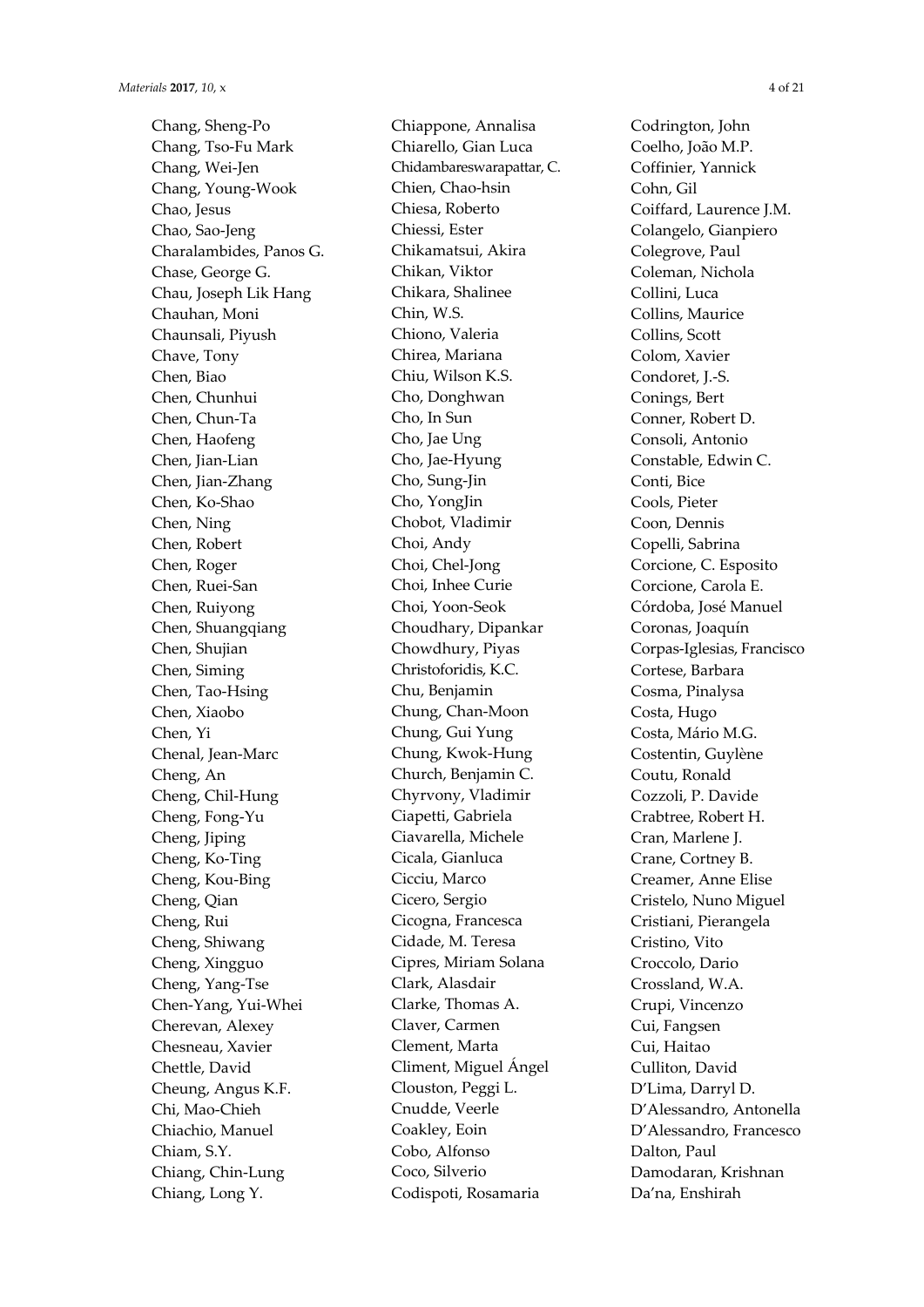Dang, Cuong Dante, Roberto C. Daoud, Walid A. Darling, Seth Darmanin, Thierry Das, Amit Da Silva, Hugo M.R. Dias Dassios, Konstantinos G. Datcheva, Maria Dauscher, Anne Dauskardt, Reinhold H. Davis, Chelsea Davis, Daniel C. Davis, Kristopher Davy, John Dawes, Judith Dawson, Phil De Aza, Piedad N. De La Fuente, Germán F. De La Torre, Angeles G. De Llano, Dolores G. De Lima, Mauricio M., Jr. De Los Santos, Desiree M. De Souza, Grace De Matteis, Gianfranco De Marchi, Luca De Marco, Luisa De Martino, Laura De Oliveira Rocha, A.M. De Peppo, Giuseppe M. De Rességuier, Thibaut De Sio, Luciano De Teresa, José Maria De Villoria, Roberto G. De Vries, Renko Decker, Sabine Deganello, Francesca Degardin, Annick Del Valle, Luis J. Delacy, Brendan Delannay, Francis Delaunois, Fabienne Delgado, Juan Luis Delgado, Miguel Delgado, Mónica Delichatsios, Michael Delongchamp, Dean Delpero, Tommaso Delpouve, Nicolas Demis, Sotiris Denizot, B. Deravi, Leila F.

D'Este, Matteo Desvergne, Jean Pierre Deterre, Rémi Deville, Sylvain Devlin, J. Paul Dezecot, Sebastien Dhakshinamoorthy, A. Dhanasekar, Manicka Dhir, Aman Di Bartolomeo, Antonio Di Bella, Guido Di Luzio, Giovanni Di Maggio, Rosa Di Maio, Ernesto DI Martino, Piera Di Pasqua, Anthony Dias-da-Costa, Daniel Dickens, Tarik Dietrich, Dagmar Díez Barra, Enrique Dillon, Frank Dimakis, Nicholas Dimitrio, Manolakos Ding, Shinn-Jyh Ding, Xin Dinia, Aziz Dionisi, Davide Disfani, Mahdi M. Dismukes, G. Charles Do, Sun Hee Do Van, Phuc Doert, Thomas Domingo, Rosario Dong, Guangneng Dong, H.B. Dong, Yalin Dorfmann, A. Doroudiani, Saeed Dorri Moghadam, A. Dorris, Kenneth L. Downs, John Axel Doyle, Barry J. Dragoe, Nita Drelich, Jaroslaw Drummond, Carlos Du, Hongjian Du, Xusheng Duarte, Ana Rita C. Duba, Kurabachew Dubey, Ashish Ducobu, François Duczek, Sascha

Duffy, Alistair Dujardin, Christophe Dunne, Nicholas Dunstan, Colin Duong, Hai M. Durão, Luís Miguel P. Durejko, Tomasz Durual, Stéphane Dutta, Debarun Dutta, P.K. Duvigneau, Joost Dyer, Tom Dzenis, Yuris A. Dziedzic, Dominik Eberl, Hermann Egawa, Yuya Eguiazábal, José I. Ehrlich, Hremann Eigler, Siegfried Eik, Marika Einarsrud, Mari-Ann Eklund, Sven E. Elbadawy, Hossein Elder, Steve Elena García-Gareta, E. Elgorban, Abdelah Eliche-Quesada, Dolores Elisabetta, Gariboldi Eliyan, Faysal Ellahi, Rahmat El-Safty, Sherif A. ElSawy, Ahmed H. Elseifi, Mostafa Elsener, Bernhard Emin, Bayraktar Emmerling, Franziska Endris, Volker Engler, Olaf Englund, Karl R. Engstrom, Daniel Ennas, Guido Enomoto, M. Eom, Kilho Epifani, Mauro Eramo, Giacomo Erarslan, Nazife Erb, Uwe Erchiqui, Fouad Erdem, Emre Erick, Ogam Eriten, Melih Erné, Ben H.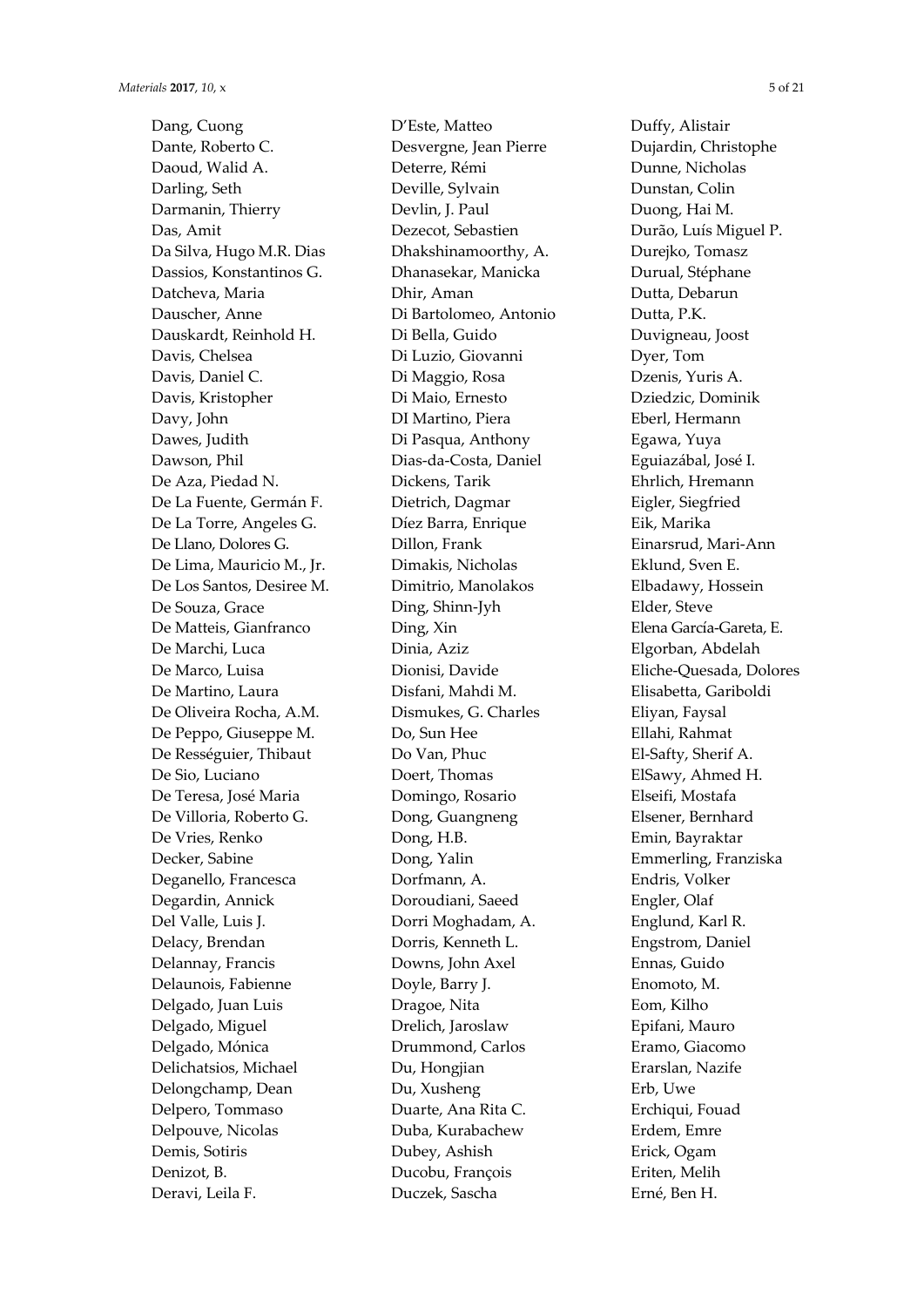Esaka, H. Escobar, Isabel Esin, Vladimir A. Espinach, Francisco Javier Estefania Rojas-Hernandez, R. Estournes, Claude Eugenio, Fazio Evaggelia, Papia Evans, Philip D. Ewels, Chris Eymery, J. Faber, Hendrik Fabregat, Azael Fabris, Laura Faccio, Greta Fahami, Abbas Fairclough, Simon Falchetto, Augusto C. Falciglia, Pietro P. Faleschini, Flora Falmbigl, Matthias Falson, Pierre Fantozzi, Gilbert Faraz, Ali Farhidzadeh, Alireza Farkoosh, A.R. Faruqi, Mohamed A. Faruqi, Mohammed A. Faulkner, R.G. Faupel, Franz Fauzi, Iliana Fawzy, Amr Sherif Fear, Elise Feczkó, Tivadar Fei, Bin Feih, Stefanie Feldmann, Claus Felicelli, Sergio D. Feliu, Sebastian Felpin, Francois-Xavier Feng, Ying Fenn, Michael Fenning, David Fergani, Omar Fermani, Simona Fermor, Hazel Fernandes, Isabel Fernandes, Jose Valdemar Fernandes, P.R. Fernandes, Susete Fernández, Lucía Fernandez-Garcia, Marta

Ferone, Claudio Ferrándiz-Mas, Verónica Ferrara, Liberato Ferraro, Pietro Ferrier, E. Ferro, Gabriel Ferron, Raissa Fettkenhauer, Christian Fey, Tobias Fiedler, Bodo Fierro, Vanessa Figueira, Rita Fiore, Vincenzo Firrincieli, A. Fischer, Franz Dieter Fischer, Hartmut R. Fischer, Holger Fletcher, Ashleigh Florczyk, Stephen J. Flury, Simon Follain, Nadège Fong, Eileen Fonseca, Joana Font, Josep Foo, Guo Shiou Foot, Peter Forcellese, Archimede Forest, Samuel Formia, Alessandra Fortenberry, Ryan Fossum, Eric Foster, Craig D. Foti, Dora Fouladirad, Mitra Fox, Kate Frage, Nachum Fraile-Garcia, Esteban França, Rodrigo Francesco, Negro Franco, José M. Franklin, Evan Franssila, Sami Frazier, Charles Frediani, Piero French, David Fressengeas, C. Friák, Martin Fricke, Katja Friedt, Jean-Michel Frostevarg, Jan Fu, Chen Fu, Li

Fu, Lianshe Fu, Yongzhu Fuentes-Cabrera, Miguel Fuhrmann-Lieker, T. Fujii, Garuda Fujii, Satoshi Fujii, Syuji Fujii, Yoshihisa Fukuda, Takashi Fukumura, Tomoteru Fukushima, Manabu Fukuta, Satoshi Funehag, Johan Furukawa, Hiroyasu Gabay, Aleksandr Gakhar, Ruchi Galan-Vidal, Carlos A. Galbusera, Fabio Galca, A.C. Gales, John Galindo-Nava, E.I. Gallego, Juan Gallego, Sergi Gambardella, Alessandro Gambarova, Pietro G. Gamboa, Erwin Gan, Yixiang Ganne-Chédeville, C. Gao, Min Gao, Peng Gao, Zhiqiang Garboczi, Edward J. Garbovskiy, Yuriy Garcia, Rosario García, Juan García Calvo, José Luis García Navarro, Justo García-Garrido, Sergio E. Garcia-Mateo, C. Garcia-Moreno, F. Garcia-Segura, Sergi Gardner, Diane Garg, Akhil Garner, Angelia D. Garrett, David J. Gaynor, Whitney Gazquez, Manuel Gebeshuber, Ille C. Gečys, Paulius Gélébart, Lionel Geletii, Yurii V. Gendre, Mathieu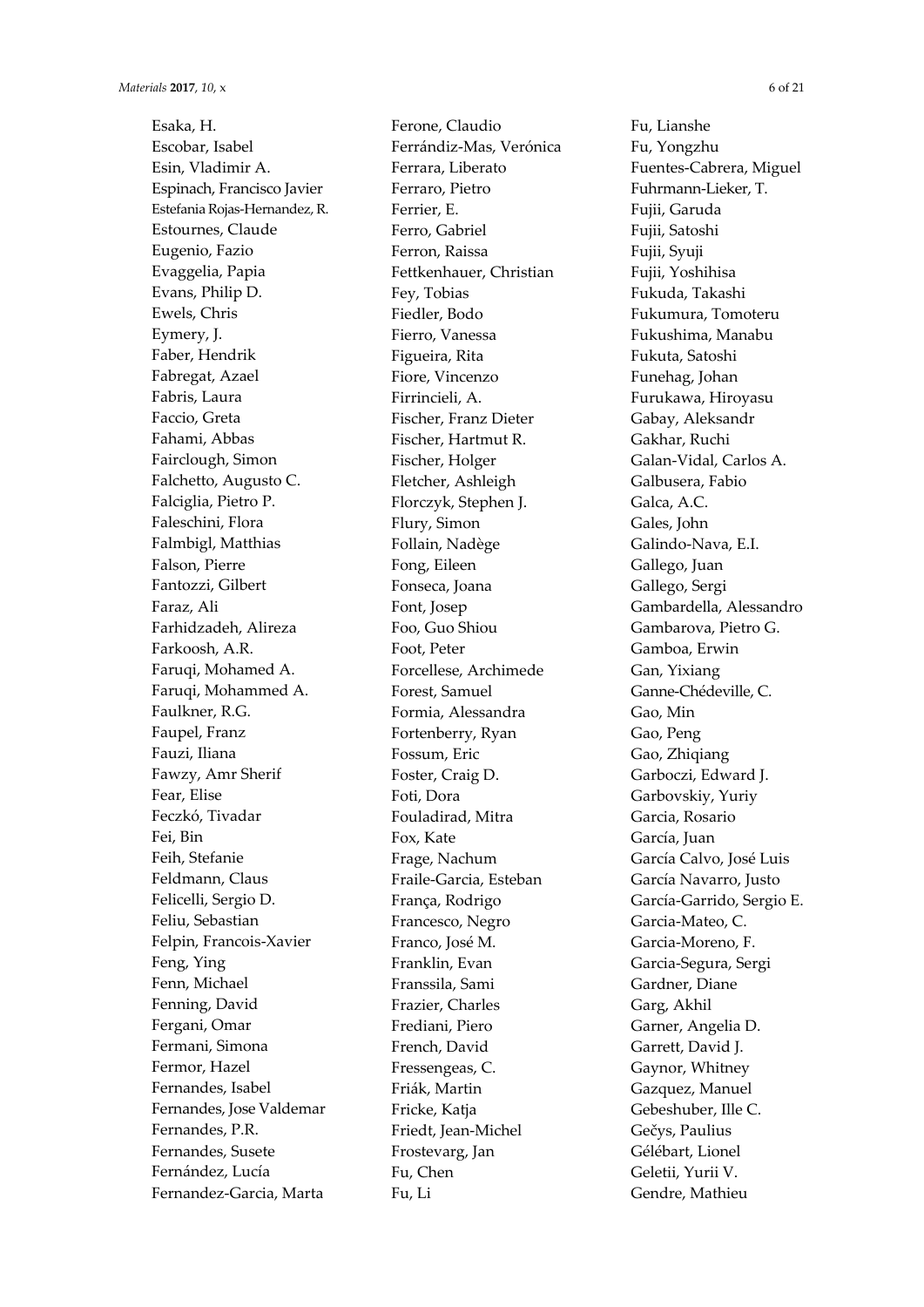Gentile, Piergiorgio Gevorgian, Spartak Ghadbeigi, Hassan Ghaderi, Alireza Gharaibeh, Burhan Ghetmiri, Seyed Amir Ghiassi, Bahman Ghidelli, Matteo Ghiotti, Andrea Ghomashchi, Reza Ghorbani Moghaddam, M. Ghoshal, Sushanta Giannakos, Konstantinos Giaouris, Efstathios Giardini, C. Giersig, Michael Gies, Hermann Gigante, Giovanni E. Gil, A. Gil, Francisco Javier Gilardi, Elisa Ginn, James Giorgio, Ivan Giourntas, Lampros Giraud, Stephane Girot, Franck André Girousi, Stella Gizdavic-Nikolaidis, M.R. Gjokas, Margaritis Glasser, Wolfgang Gloria, Antonio Gockenbach, Ernst Goel, Saurav Goeuriot, Dominique Gogolides, Evangelos Goh, Kheng Lim Gohs, Uwe Gökce, Bilal Goldhawk, Donna E. Goldstein, Aaron S. Goltsov, Alexandr Gomes, Ana P. Gómez, Luis Gomez-Flores, Reyna Gómez-García, Roberto Gonçalves, Inês Gong, Pan Goñi, Isabel Gonon, Maurice González, J.F. González, Sergio González-Diaz, Óscar M.

Goodall, Russell Goodpaster, John Goppelt-Struebe, M. Gorash, Yevgen Gorfman, Semën Gorria, Pedro Gotor, Francisco J. Graetz, Kathrin Graeve, Olivia A. Grajcar, Adam Gramlich, William Grande, Tor Granitzer, Petra Granville, Anthony M. Grassl, Peter Grasso, Salvatore Grate, Jay Gravel, Edmond Gray, Derek G. Graybeal, Benjamin Green, Daniel E. Greenhalgh, Emile Greenly, Justin M. Greer, A. Lindsay Gremillard, Laurent Grenfell, James Gresil, Matthieu Griesser, Thomas Grillo, Federico Groll, Juergen Gross, Michael D. Grunewald, Steffen Grunwald, Rüdiger Gu, Fan Gu, Xiaoting Guan, Xiaowei Guelcher, Scott A. Guemes, Jesus Alfredo Guénin, Erwann Gueorguiev, G.K. Guessasma, Sofiane Guha, Suchi Gulgunje, Prabhakar Gulino, Antonino Gullon, Patricia Guo, Gia-Luen Guo, Wei Guo, Yuzheng Gupta, Manoj Gupta, Mohit Gupta, Nikhil Gupta, Sanju

Gupta, Vijai Gurieva, Galina Gustafsson, Anders Gutierrez, Junkal Gutiérrez-González, C.F. Gutmann, Torsten Gutt, Beatrice Guzmán, Eduardo Habibzadeh, Sajad Haddadi, Farid Haddag, B. Hadimani, Ravi L. Hadjadj, Aomar Hadjiargyrou, Michael Hadjikakou, Sotiris K. Hagiwara, Hidehisa Hahn, Jae Ryang Haider, Waseem Hakimi, Osnat Hale, Micah Hall, Colin Hallett, Jason P. Halloran, John Ham, Hyung Chul Hamasha, Mohammad M. Hamawand, Ihsan Hameed, Nishar Hamilton, Carter Hamuyuni, Joseph Han, Bo Han, Dong Wook Han, Jung-Suk Han, Ke Han, Min-Cheol Hanaor, Dorian Hangai, Yoshihiko Hany, Hassanin Hariri-Ardebili, M.A. Harkonen, Jaakko Harnois, Maxime Harris, Peter Härtel, Sebastian Harting, Jens Hartwig, K.T. Hasan, Mainul Hase, Alan Hashizume, Mineo Hatakeyama, Tatsuko Hatzigeorgiou, George D. Hawk, J.A. Hawrylak, Pawel Hayakawa, Tohru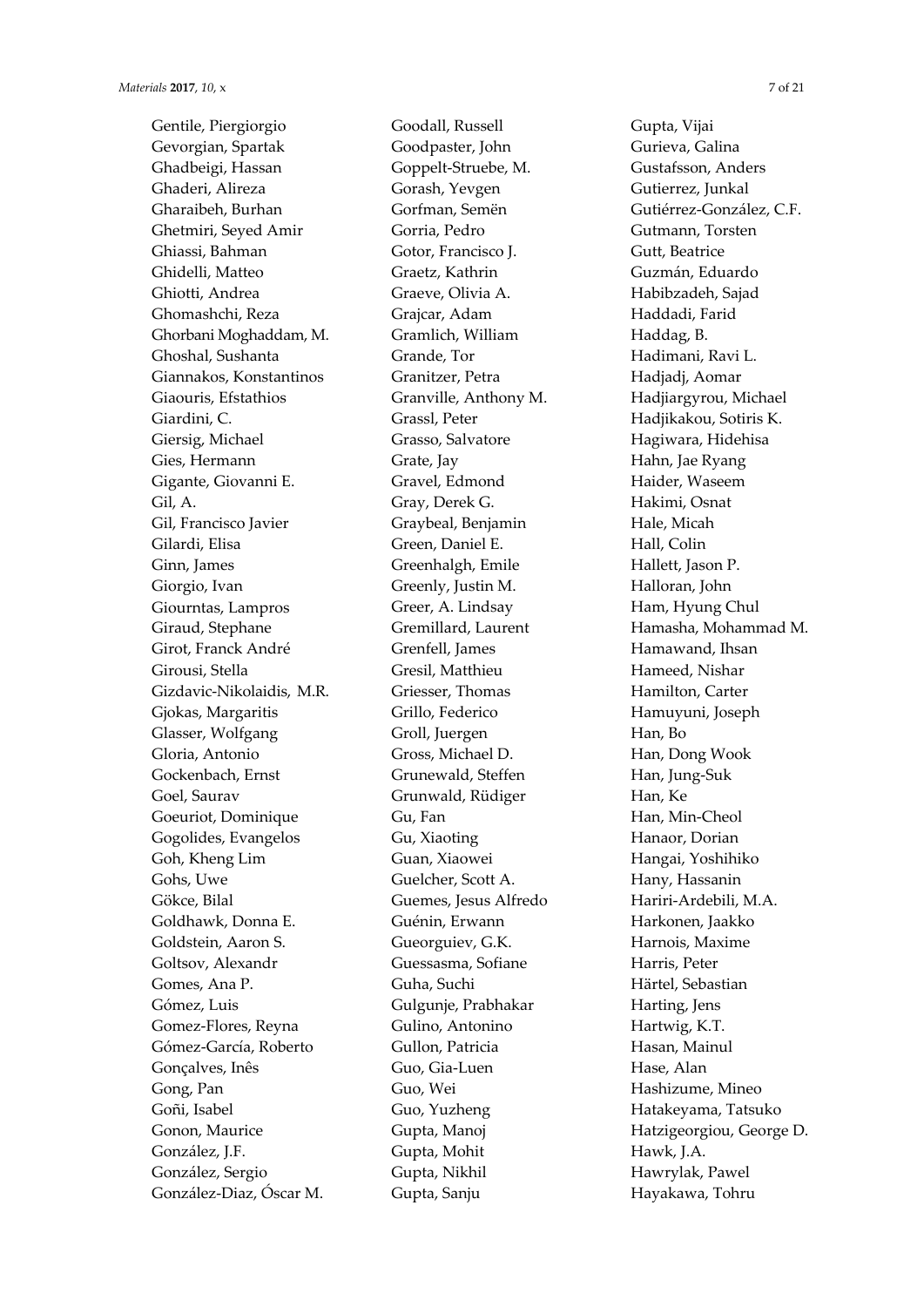Hayami, Shinya Hayashi, K. Hayashi, Takahiro Hazlett, Linda D. He, Chao-Bin He, Guowei He, Jie He, Qingliang He, Youliang He, Zhouying Hegemann, Dirk Heidary, Damoon S.B. Heim, Frederic Heim, K. Heimbs, Sebastian Heineman, William R. Heinrich, Gert Heitkam, Sascha Henaff, Gilbert Henrist, Catherine Hensley, Alyssa J.R. Hermann, Andreas Hermouet, Fabien Hernández, Simelys Hernandez Santana, M. Herranz, Fernando Herranz, Jesús Herrero-Martínez, José M. Herreros, Ángela Melado Herzig, Peter Hess, Dennis W. Heuler, Paul Hibino, Takashi Hickok, Noreen J. Hidalgo-Bastida, Araida Hidalgo-Manrique, P. Hideto, Minami Hierro-Rodriguez, A. Higashi, Yuichi Higgins, Michael D. Hill, Callum Hill, David J.T. Hilloulin, Benoit Hintikka, Jouko Hirai, Nobumitsu Hirai, Toshihiro Hirakawa, Hidetada Hirohata, M. Ho, Johnny Ho, Wei-Yu Ho, Wen-Jeng Hoffmeister, Hans

Hofmeister, William Hohenwarter, Anton Holloway, Julianne Holmberg, Kenneth Holroyd, N.J. Henry Holzel, Christina Honciuc, Andrei Hong, Che-Wun Hong, Nguyen Hoa Hong, Soon-Jik Hong, Youngkeun Hooshmand, Nasrin Hooshmand, Saleh Hooton, R. Doug Höppel, Heinz-Werner Horie, Yuji Horiuchi, Yu Hort, Norbert Horton, Robert Hossain, Anwar Hossain, Zahid Hosseini, Mahsa Hou, Chong Houng, Boen Howell, Bob A. Howell, Carol A. Hoying, James B. Hsi, Chi-Shiung Hsiang, Hsing-I. Hsiao, Sheng-Huei Hsieh, Chien-Kuo Hsu, Cheng-Hsun Hsu, Chih-Chieh Hsu, Fu-Yin HSU, Sam H.Y. Hu, Anming Hu, Chien-Chieh Hu, Ching-Yao Hu, Jin-Jia Huang, Bohr-Ran Huang, Chaobo Huang, Chia-Hua Huang, Chien-Lin Huang, Chih-Ling Huang, Chi-Yen Huang, Chung-Ho Huang, Hsi-Ya Huang, Jianwei Huang, Jie Huang, Ke Huang, Liang-Feng Huang, Mengbing

Huang, Qijin Huang, Song-Jeng Huang, Wen-Chang Hug, Eric Hummer, Daniel Humphreys, Paul Hunt, John F. Huo, Dehong Hupa, Leena Hur, Dohaeng Hurst, Roger Hussain, Babar Hussain, N. Sooraj Husson, Jérôme Huter, Patrik Hutmacher, Dietmar W. Huysmans, M.-C.D. Hwang, C.L. Hwang, Chung-Ju Hwang, Nathaniel S. Hwang, Seongpil Hwang, Shun-Fa Hwang, Taejin Iacoviello, Francesco Iandolo, Donata Iatrou, Hermis Ibáñez Mendizábal, Raquel Iborra, Enrique Idapalapati, Sridhar Igari, T. Iglesias Castrillejo, Olaia Ihalainen, Petri Ijima, Hiroyuki Ikuma, Kaoru Iliopoulos, Konstantinos Illiberi, Andrea Imai, Hiroaki Imai, Motoharu Inazumi, Shinya Incarnato, Loredana Infante, Virgínia Ingham, Jason Inomata, Katsuhiro Inoue, Yoku Irie, Masao Irvine, Scott A. Isa, Lucio Ishitani, Yoshihiro Islam, Mohammad Saiful Island, J.O. Isobe, Koichi Ito, Akihiko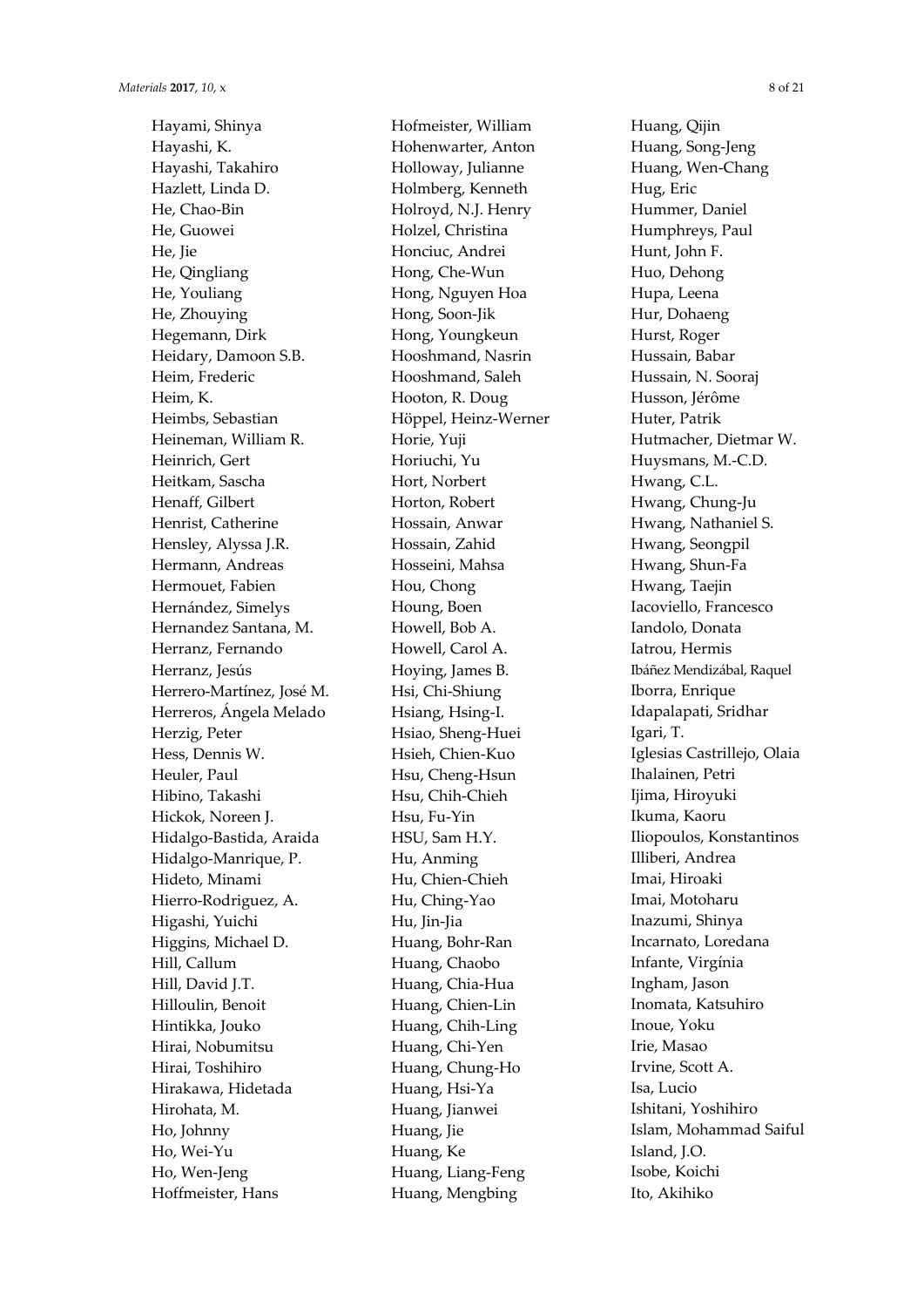Ito, Makio Ito, Taichi Ivana, Savic Ivask, Angela Ivers-Tiffée, Ellen Ivkov, Robert Iwamoto, Takeshi Iwasaki, Tomohiro Iwata, Takanori Izadi, Hossein Izumi, Atsushi Jacobsen, Stefan Jadwicienczak, Wojciech Jaegle, Eric A. Jagerovic, Nadine Jahan, Muhammad P. Jajam, Kailash Jakes, Joseph E. Jakka, Suresh Kumar Jakymiw, Andrew G. Jamshidi, Ali Janda, Ralf Jang, Changheui Jang, Jason Shian-Ching Jang, Jin Jang, Seung Soon Janka, Oliver Jankowski, Nicholas R. Jarvis, Karyn Jassby, David Jaunich, Mtthias Javadi, Ali Jayakumar, Rangasamy Jayant, Rahul Dev Jayaprakash, M. Jayasinghe, Suwan Jean-Luc, Menet Jebahi, Mohamed Jefferies, Steven R. Jeffs, Spencer Jelovica, Jasmin Jenkins, Michael G. Jenner, Henk A. Jensen, Ole Mejlhede Jeon, Hyeongtag Jeon, Ju-Won Jeong, Doo Seok Jeong, Han Mo Jeong, Soon-Jong Jesus, Vazquez Valeo Jhon, Young Min Ji, Gang

Ji, Vincent Ji, Wei Jian, Chen Jiang, Cho-Pei Jiang, Junhua Jiang, Leo Jiang, Xiaoning Jiang, Xuchuan Jiang, Zhengyi Jin, Fei Jin, Peng Jin, Tony Jin, Zhao Jitianu, Mihaela Jitsangiam, Peerapong Jiu, J. Jivkov, Andrey P. Johnson, Scooter D. Johnsson, Mats Johnston, Karen E. Jomaas, Grunde Jones, J. Cliff Jones, Jacob L. Jones, Julian R. Jones, Rhys Jonkers, Henk Joo, Sang-Woo Jood, Priyanka Joonphil, Choi Joos, Jonas José, Antonio Jothi, Sathiskumar Jotshi, Chand Jou, Shyankay Jouini, Noureddine Juan, Kiwi Juang, Jia-Yang Juang, Yi-Je Jung, Jaepil Jung, Seunho Jurado-Sánchez, Beatriz Kacena, Melissa A. Kaczmarek, Anna M. Kaewunruen, Sakdirat Kagawa, Yutaka Kajihara, Masanori Kakali, Glikeria Kakio, Shoji Kakkar, Ashok K. Kako, Tetsuya Kalkur, T.S. Kamali, Saeed

Kamegawa, Takashi Kamei, Caramai N. Kanellopoulos, Antonios Kang, Seong Jun Kang, Thomas Kang, Xin Kang, Youngsoo Kao, Hsien-Ming Kao, Hui-Ling Kao, Kuo-Sheng Kao, Po-We Kaplan, Bartek Kaplas, Tommi Kappera, Rajesh Karaca, Haluk E. Karaki, Tomoaki Karalekas, Dimitris Karg, Matthias Kärger, Jörg Karkri, Mustapha Karolus, Malgorzata Karpukhina, Natalia Karra, Satish Kartsonakis, Ioannis Karygianni, Lamprini Kashimura, Keiichiro Kasper, F. Kurtis Kasperovich, Galina Kathuria, Himanshu Katsui, Hirokazu Kaunas, Roland R. Kaur, Gurbinder Kaveh, Edalati Kawasaki, Megumi Kažys, Rymantas Jonas Kebriaei, Reza Kempen, Karolien Kent, Damon Kenzari, Samuel Keogh, Michael Kern, Matthias Kessler, Sylvia Kettwich, Sharon C. Kevadiya, Bhavesh Kevern, John Khajotia, Sharukh S. Khandelwal, Manoj Khansur, Neamul Hayet Kharkar, Prathamesh Kharrat, Mohamed Khatib, Jamal Kherani, Nazir P.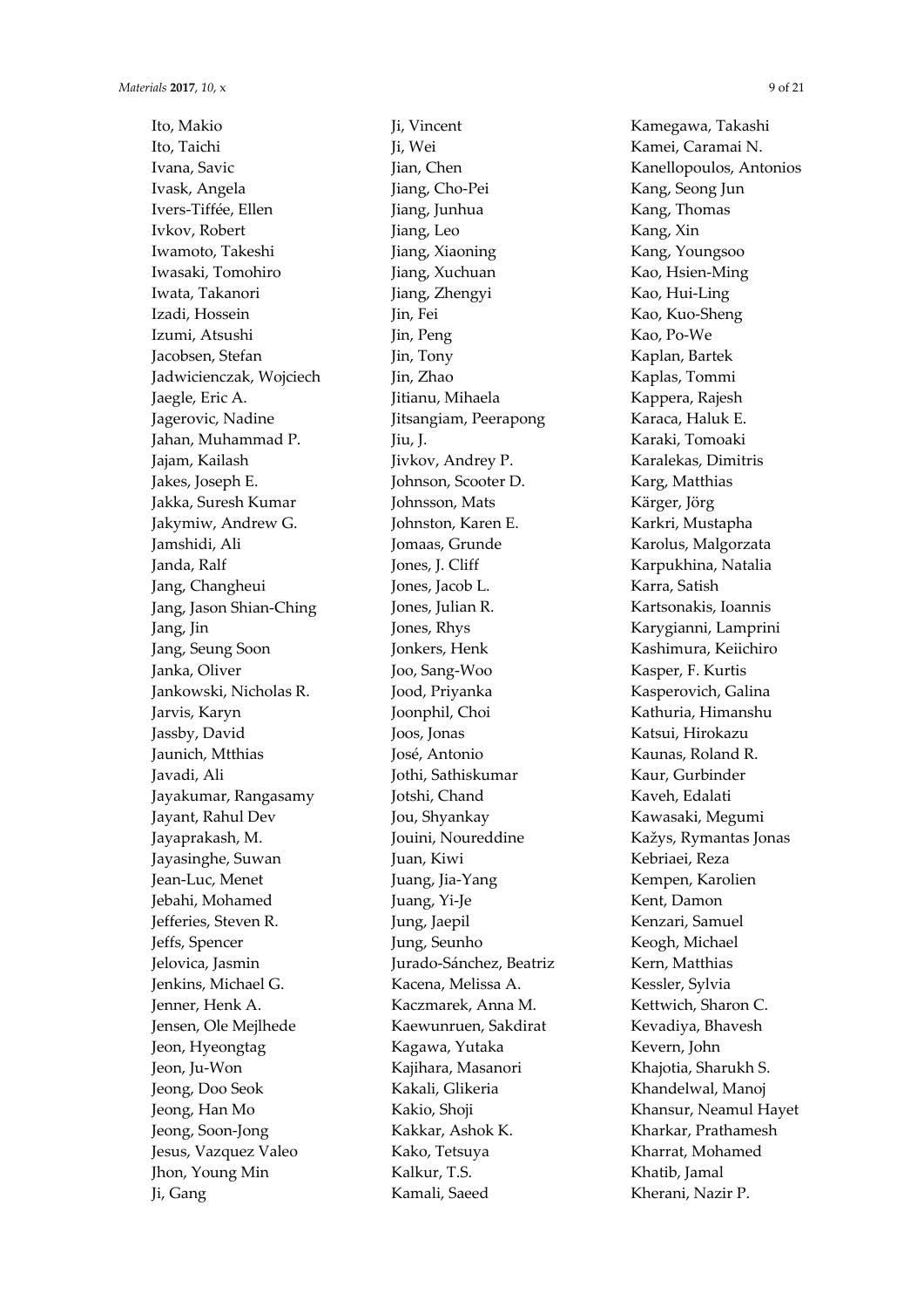Khodadadi, Jay M. Khodaei, Zahra Sharif Khoddam, Shahin Khorasani, Amir Mahyar Khovaylo, Vladimir Khulbe, K.C. Khun, Nay Win Kichambare, Padmakar Kichambare, Padmakar D. Kikuchi, Daisuke Kim, Bruce Kim, Chang-Soo Kim, Dae Eun Kim, Dae Su Kim, Do Young Kim, Dong-Joo (Daniel) Kim, Duck Young Kim, Gue-Hyun Kim, H.Y. Kim, Hak-Yong Kim, Hyun Jae Kim, Hyungsun Kim, Hyun-Joong Kim, Hyun-Suk Kim, Il-Ho Kim, Jae Hong Kim, Jihoon Kim, Jung-Gu Kim, Keun-Soo Kim, Ki-Buem Kim, Kwang-Mahn Kim, Kyungmok Kim, Myong-Ho Kim, Sang Jae Kim, Sumin Kim, Sung Youb Kim, Sunghyun Kim, Sung-Soo Kim, Tae Kyu Kim, Taehwan Kim, Wonho Kim, Yang Soo Kim, Yoong Kim, Young Sik Kinuthia, John Kinzel, Edward Kip, Detlef Kipouros, Georges J. Kishore, Vipuil Kitada, Atsushi Kitajou, Ayuko Klapotke, T.M.

Klapötke, Thomas Kleebe, Hans-Joachim Klenk, Reiner Klinge, U. Klöcker, Helmut Klöden, Burghardt Klug, Dennis D. Knowles, Kevin Ko, Changhyun Ko, Jang Myoun Ko, Seung Hwan Ko, Young Gun Kobayashi, Makiko Kobayashi, Satoshi Koduru, Janardhan Reddy Koeller, Manfred Koenders, Eddy Koga, Jun-ichiro Koissin, Vitaly Koizumi, Hiroyasu Koizumi, Toshio Kojima, Kazutoshi Kolasinski, Kurt W. Kolehmainen, Erkki Kolesnichenko, Vladimir L. Komasa, Satoshi Komnitsas, K. Konda Gokuldoss, P. Kondoh, Katsuyoshi Konegger, Thomas Kontic, Roman Konwar, Lakhya Jyoti Konya, Zoltan Kopsaftopoulos, Fotis Kordesch, Martin E. Koren, Klaus Korner, Carolin Korposh, Serhiy Koschek, Katharina Kostoglou, Margaritis Kotek, R. Kothapalli, C.R. Kotobuki, Masashi Kotsakis, Georgios A. Koukouzas, Nikolaos Kourkoumelis, Nikolaos Kovalevsky, Andrei V. Kowalska, Ewa Kozliak, Evguenii I. Kranz, Stefan Krasniewska, Karolina Kreouzis, Theo

Kretinin, Andrey V. Krifa, Mourad Krim, J. Krishna, Lakshmi Krishnamurthy, Ajay Kroll, Daniel M. Krstulovic Opara, Lovre Krüger, Jens Krumeich, Frank Kruopienė, Jolita Kruppke, Benjamin Kuang, Huihui Kuang, Wenjun Kube, C.M. Kubicki, James Kucerik, Jiri Kuktaite, Ramune Kulagin, Roman Kulkarni, Neha Kumar, Annamalai P. Kumar, Aditya Kumar, Deepak Kumar, Dhananjay Kumar, Naresh Kumar, Raj Kume, Tetsuji Kunieda, Minoru Kuniharu, Ushijima Kunjukunju, Sangeetha Kuo, Chil-Chyuan Kuo, Shiaowei Kuo, Wen-Ten Kuo, Y.K. Kurakevych, Oleksandr O. Kurashina, Masashi Kurganov, A.A. Kuršelis, Kęstutis Kurz, Daniel Kusch, Peter Kustov, Sergey Kutuvantavida, Yasar Kuwahara, Yasutaka Kuzmikova, Lenka Kwok, Kin Wing Kwon, Han-Sang Kwon, Il-Keun Kwon, Jang-Yeon Kwon, Nam Hee Kwon, Oh-Sun Kwon, Tae-yub Kyratsis, Panagiotis Kyu, Kim Eun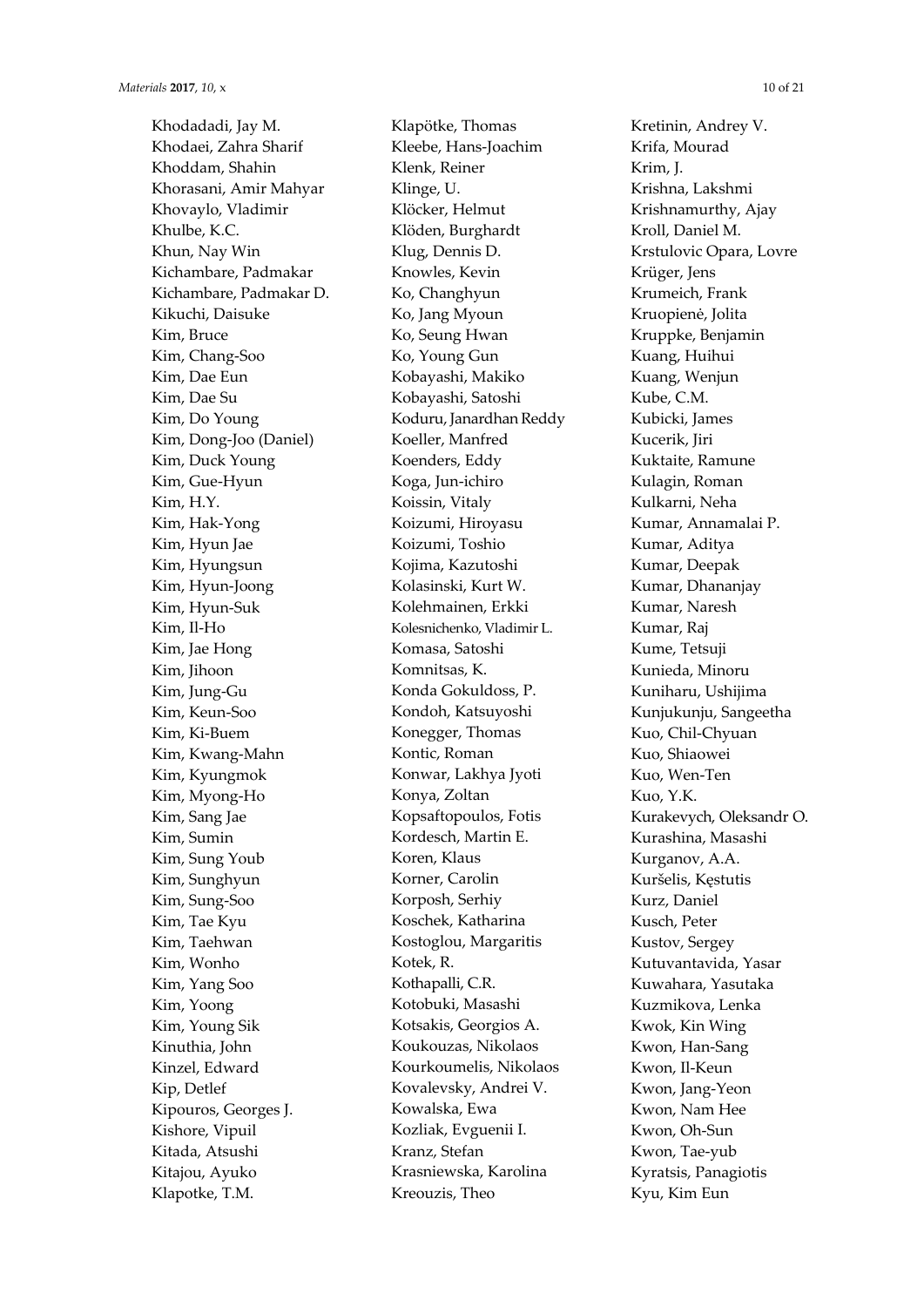Kyu, Thein La Mantia, Francesco P. Labat, Beatrice Labzowskaya, M.E. Lagos, M.A. Laguerre, Laurent Laguna-Bercero, Miguel A. Lai, Jui-Yang Laidani, Nadhira B. Lal, Ashwin Lamberti, Andrea Lamberti, L. Lambiase, Francesco Lancelloti, Isabella Langa, Sergiu Langhans, Sigrid A. Lantieri, Claudio Lao, Jonathan Laoutid, Fouad Lapington, Jon Laptev, Alexander Larosa, Claudio Larsson, Christel Lattuada, Marco Lau, Raymond Laudone, Giuliano Laurent, Bechou Laurenti, Marco Laurin, Frederic Lauth, Jannika D. Law, D.W. Laycock, Bronwyn Lázár, István Lazzara, Giuseppe Le Breton, Jean-Marie Le Guennic, Boris Le Moigne, N. Lebeau, Benedicte Lechler, Phlipp Leclère, Philippe Lecompte, Thibaut Lecomte, Philippe Ledi, Menabue Lee, B.Y. Lee, Chan Lee, Chia-hung Lee, Gil Lee, Hee Young Lee, Hian Kee Lee, Hung Bin Lee, Hyuck Mo Lee, In-Seop

Lee, Jae-Shin Lee, Jae-Suk Lee, Ju-Hyoung Lee, Junghoon Lee, Jung-Moo Lee, Jungwoo Lee, Jun-Jae Lee, Justine Lee, Kang Taek Lee, Kew-Ho Lee, Maw Tien Lee, Ming-Gin Lee, Myoug-Gyu Lee, Sang Joon Lee, Sea-Hoon Lee, Seung-Woo Lee, Wei Li Lee, Wen-Jau Lee, Woei Ming Lee, Won Jae Lee, Woong Lee, Y.C. Lee, Yiu Yin Raymond Lefort, Ronan Lehenkari, Petri Lehmhus, Dirk Lehmkühler, Felix Leidermark, Daniel Lekka, Christina Lemu, Hirpa G. Leng, Yang Leng, Zhen León, Gerardo Leonelli, Cristina Leporatti, Stefano Leskelä, Markku Leung, Christopher K.Y Levesque, Martin Levi-Polyachenko, Nicole Levitas, Valery I. Lewis, David Leyva-Pérez, Antonio Li, Hui Li, Huijun Li, J.F. Li, Jiantong Li, Jiashen Li, Jichao Li, Jie Li, Jinghao Li, Kai Chun Li, L.H.

Li, Long-Yuan Li, Luhua LI, Robert Kwok-Yiu Li, Shaofan Li, Weiyang Li, X.P. Li, Xiangyu Li, Xiaodong Li, Xiaojun Li, Yan (Vivian) Li, Zhanjun Lian, J. Lianos, Panagiotis Liao, Chih-Hsiang Liao, K.-C. Liao, Susan Liao, Yougui Liao, Yunn-Shiuan Liau, Wen-Bin Lichtenegger, Helga Lichti, Keith A. Liguori, Barbara Likodimos, Vlassios Lim, Chang-sung Lim, Jae-Han Lim, Yee Yan Limberger, Hans Lin, Chi-Chang Lin, Chih-Ming Lin, Ching Hsuan Lin, Feng-Huei Lin, Gong-Ru Lin, I-Nan Lin, Jong-Liang Lin, Pai-Chen Lin, Sidney Lin, Su-Jien Lin, Tai-Yuan Lin, Yen-Hui Lin, Youxi Lin, Yuan-Hua Lin, Yuankun Ling, Bo Ling, Maurice Ht Link, Guido Linko, Veikko Linsley, Chase Lionetti, Vincenzo Lipinski, P. Lipomi, Darren J. Liss, Klaus-Dieter Litina, Chrysoula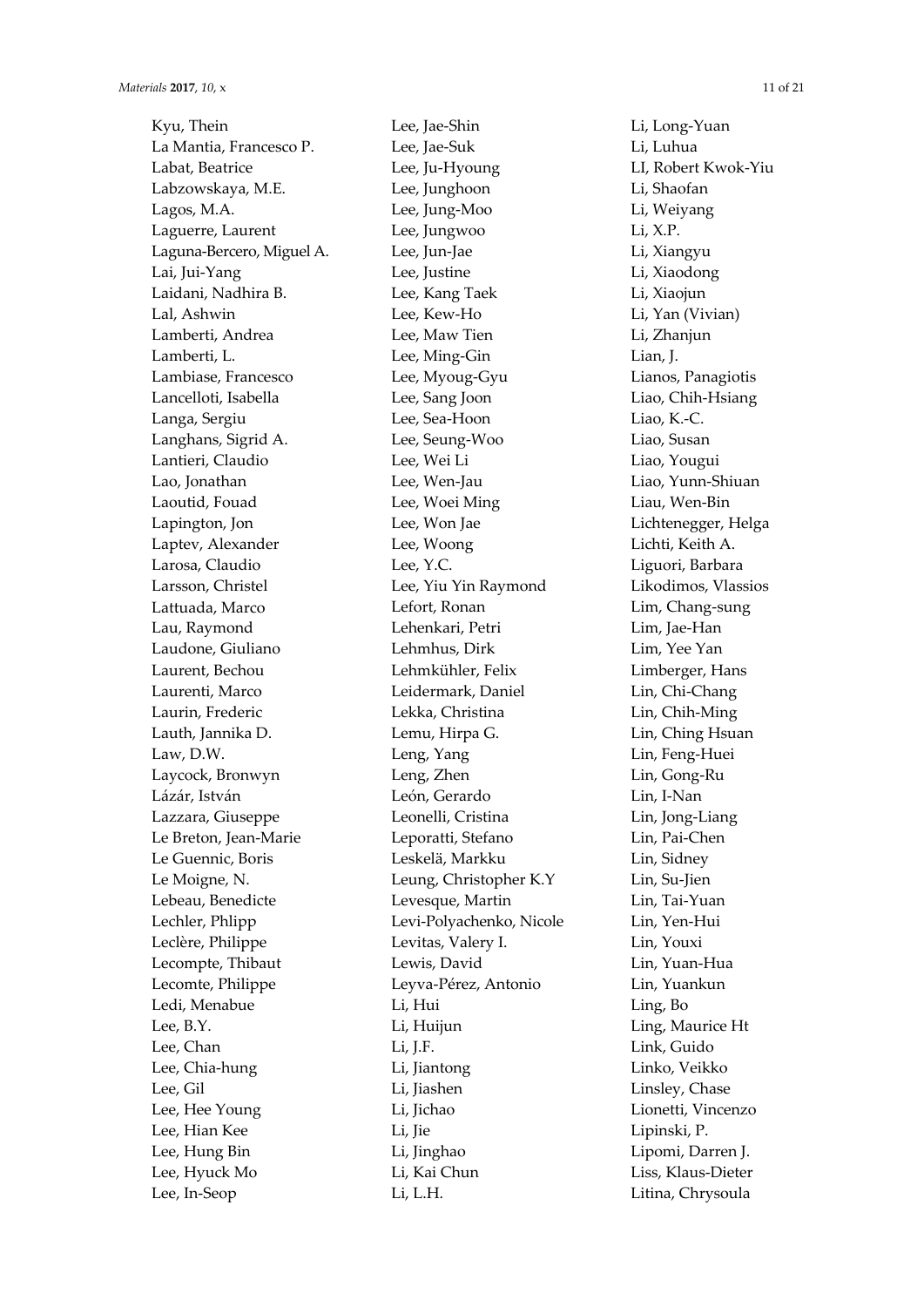Liu, Chi-Hsien Liu, Hong Yuan Liu, Jinyun Liu, K. Liu, Lin Shu Liu, Min Liu, Rui Liu, Song Liu, Sung-Po Liu, Yanbiao Liu, Ye Liu, Ying-Ling Liu, Zhen Liu, Zhichao Lloret, Antonio Lo, Fang-Yuh Lo Re, Giada Löbmann, Peer Locock, Katherine E.S. Lodeiro, Pablo Lohfeld, Stefan Loizidou, Erika Long, Gary J. Longoni, Gianluca Lopes, Catarina López De Lacalle Marcaide, L.N. López-Garzón, F.J. López-Sabirón, Ana María Lorenz, Michael Lorenzo, Miguel Lorusso, Massimo Lotti, Nadia Loura, Luís M.S. Louzguine, Dmitri Loveridge, Melanie Lower, Brian Lu, Cheng Lu, Fa Chuang Lu, John C. Lu, Xiaoyun Luan, Xianghong Lubarda, V.A. Lucchetta, Daniele Lúcia, Santos Luciani, Paola Luck, Rudy Luhrs, Claudia Luna, Yolanda Luo, He-Kuan Luo, Quanshun Luong, Dzung Dinh Lupascu, Doru C.

Luukkonen, Tero Fregoso, Benjamin M. Ma, Hongyan Ma, Hongyang Ma, Jeff Ma, X. Ma, Ying Maalouf, Azar Maas, Michael Machado, Christiano B. Machado, Jorge Machado, Raul Maçôas, Ermelinda Macquarrie, Duncan Macyk, Wojciech Maderuelo-Sanz, Rubén Maeda, Hirotaka Maekawa, Koichi Maeno, Tomoyoshi Maffezzoli, Alfonso Maienschein, Jon Maier, Gerhard Maiwa, Hiroshi Makri, Sofia Malaiškienė, Jurgita Malandrino, G. Malara, Giovanni Malavasi, Gianluca Malda, Jos Malfatti, Luca Malinauskas, Mangirdas Malkoc, Veysi Malucelli, Giulio Mamidala, Ramulu Man, Dula Manan, Samjid Mander, John Manfredi, Norberto Manna, Cesar Manna, Rudra Sekhar Mannino, Saverio Mansfield, Elisabeth Mante, Francis K. Manthina, Venkata Manzi, Stefania Manzoli, Maela Mao, Chuanbin Mao, Yuanbing Marcy, Zenobi-Wong Marder, Michael P. Marder, Todd B. Marinel, Sylvain

Marinoni, Nicoletta Marketos, George Markopoulos, Angelos P. Marrocchi, Assunta Marszalek, Marta Martin, Rachel Martin, T.J. Martin-Alfonso, J.E. Martinelli, Enzo Martowicz, Adam Marzani, Alessandro Masahiko, Matsubara Maschmann, Matthew Mascia, Leno Masi, Giulia Masoumi, Hossein Massaglia, Giulia Mateos-Timoneda, M.A. Mathaudhu, Suveen Matsubara, Hiroki Matsui, Isao Matsukawa, Mami Matsumoto, Kozo Matsushita, Taishi Maurotto, Agostino May, Steven J. Mayer, Thomas Mayeur, Jason R. Mazza, Fabio Mazzotta, Francesco McCrory, John McDonald, Armando McHugh, Peter McKee, Marc D. Mcnelley, Terry R. Meausoone, Pierre-Jean Meda, A. Medri, Valentina Medvedovski, Eugene Meerman, Hans Meingast, Christoph Meka, S.R. Melling, Daniel Melro, António Rui Memarzadeh, Kaveh Mendis, Chamini Meneghetti, Giovanni Menendez, Rosa Menezes, Pradeep Meng, F.Q. Meng, Le Meng, Lijian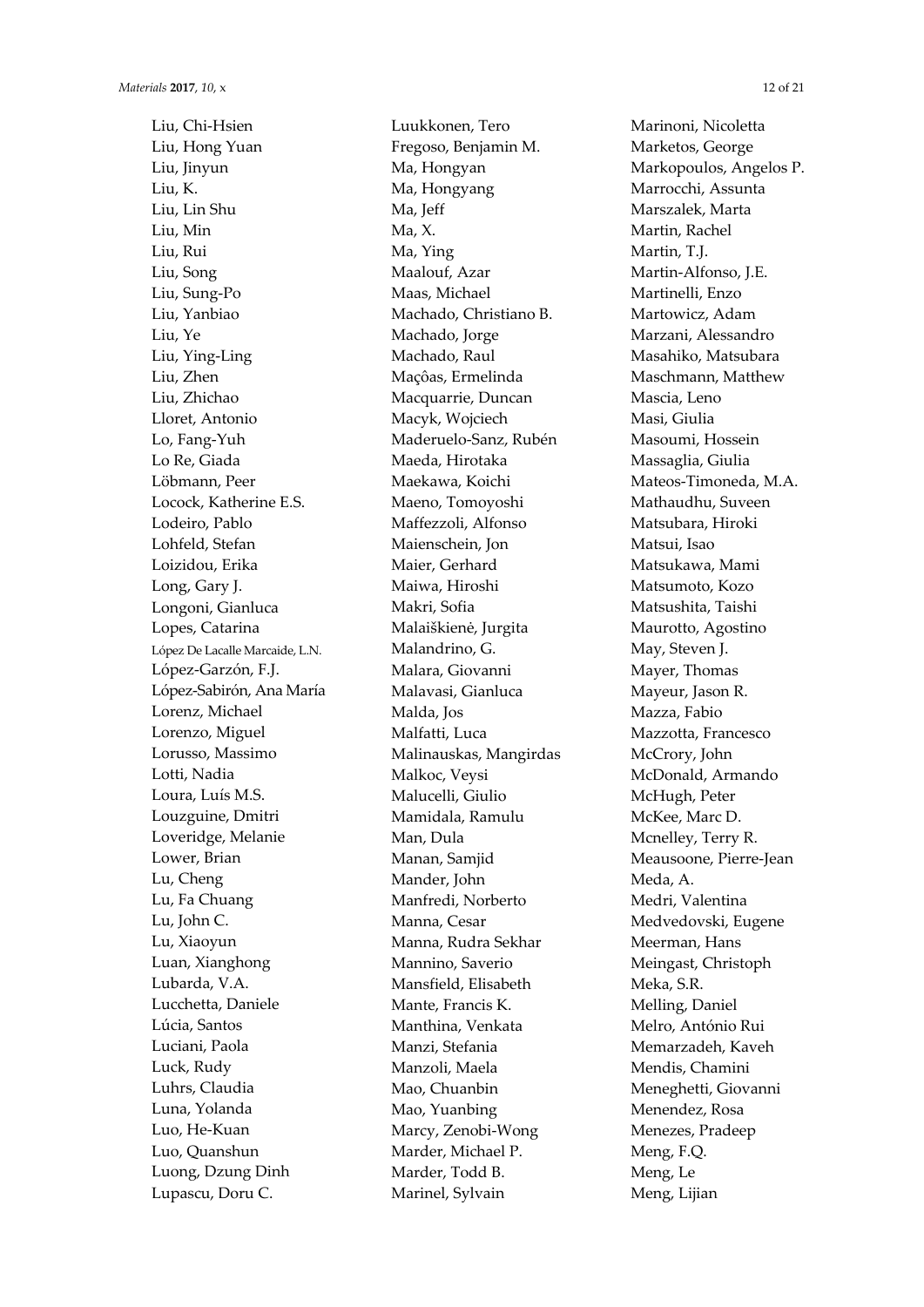Meng, Qingshi Meng, Xin Menger, Fredric Mengucci, Paolo Menna, Enzo Menzel, Robert Menzemer, Craig Meraghni, Fodil Mergheim, Julia Meroni, Daniela Meshi, Louisa Messina, Francesco Messori, Luigi Metaxa, Zoi S. Metje, Nicole Meulenberg, Robert W. Meunier, Michel Michalsky, Ronald Mickelson, Alan R. Mickovski, Slobodan B. Mikkelsen, Anders Milanesio, Marco Milioto, Stefana Militzer, Matthias Miller, Jordan S. Mills, Christopher Mills, David Mimachi, H. Min, Junying Min, Younjin Minamikawa, Hajime Minelli, Fausto Mines, R.A.W. Mingareev, Ilya Mingler, Bernhard Mino, Lorenzo Miquelard-Garnier, G. Miraftab, Mohsen Miranda, G. Miranda, Roberto N. Miras, Haralampos N. Miri, Amir K. Mirihanage, W.U. Miriyev, Aslan Mirmohammadi, H. Miron, Richard J. Mirshekar-Syahkal, D. Mirzahosseini, M. Mishra, Yogendra K. Misra, R.D.K. Mitchell, Sharon Mitraki, Anna

Mitrašinović, A.M. Mitsuhiro, Terakawa Miura, Seiji Miyaji, Hirofumi Miyazaki, Toshiki Mizoshiri, Mizue Mizuuchi, Kiyoshi Mo, Kun Mo, Weiwei Mobilio, Nicola Moeini Sedeh, Mahmoud Mogyorosi, Karoly Mohamed, Abdul R. Mohamed, Mostafa Mohanta, Antaryami Mokaya, Robert Mokhtari, Omid Moll, Jochen Molnar, Gabor Momma, Koichi Monchau, Francine Mononen, Mika Monot-Laffez, Isabelle Monroe, Mary Beth B. Montanaro, Lucio Montes, Carlos Monti, Marco Monticelli, C. Moon, Doo Kyung Moon, Juhyuk Morales-Cid, Gabriel Morales-Palma, D. Morandeau, Antoine Moreno, Pablo Moreno-Atanasio, R. Morera, Fabiola Vilaseca Morgan, Alexander Mori, Kohsuke Moridi, Atieh Moriga, Toshihiro Morita, Shigeki Morkoc, Hadis Moroz, Adam Morreale, Marco Morris, Amanda Morris, Michael Morrisey, Jerry Mortazavi, Bohayra Mortello, Michelangelo Moseke, Claus Moser, Robert D. Mosey, Stephen

Mostafa, Ahmad Motta, Antonella Mouahid, Adil Moure, Alberto Mower, Todd M. Mozharivskyi, Yurij Mücklich, Frank Muench, Falk Muguruma, Hitoshi Muley, Pranjali Müller-Buschbaum, P. Mungan, Carl E. Münzenrieder, Niko S. Murai, Kazuki Murase, Norio Murcia-López, S. Murillo, John S. Rivas Muromachi, Sanehiro Murphy, Ciara M. Museur, L. Muttil, Pavan Myers, Oliver Mysliwiec, Tami Nadal-Gisbert, Antonio V. Nadzhafova, Oksana Nagumothu, Kishore B. Naik, Kiran S. Nair, Arun K. Nair, Jijeesh R. Naito, Yoshihito Nakajima, Hideo Nakamura, Yoshinobu Nakashima, Philip N.H. Nakashima, Seiji Nakayama, Masanobu Nakazawa, Hideki Nakielski, Pawel Nam, Sang-Ho Nam, Vu Bac Nandhakumar, Iris Näpänkangas, Ritva Narani, Akash Narayan, Roger Nascimbene, Roberto Naso, Vincenzo Nath, Pradip Navacerrada, M.A. Navarro, Jorge A.R. Naydenova, Izabela Nazare, Shonali Nazari, Ali Ndu, Udonna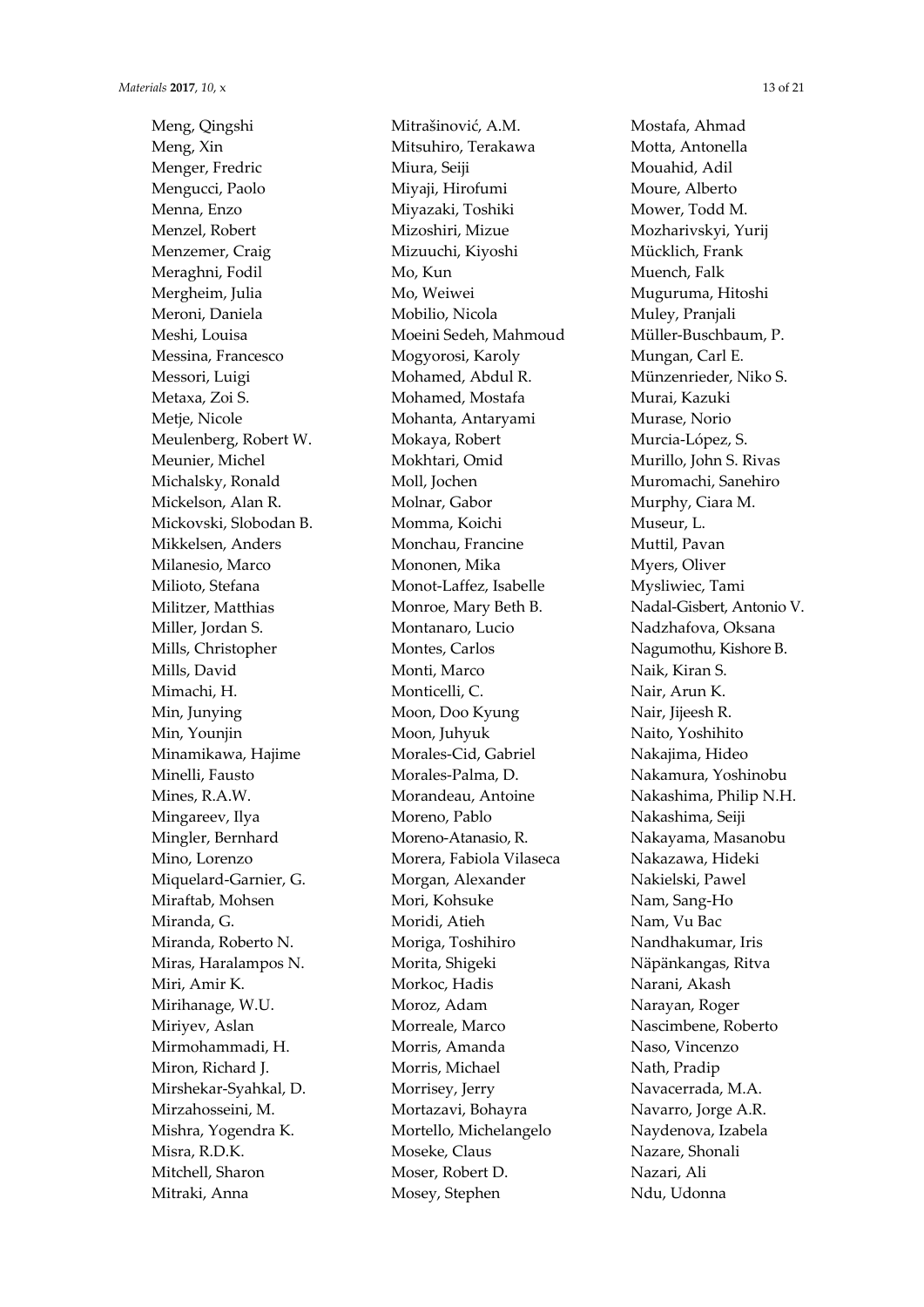Nebot, Enrique Nedelec, Jean-Marie Nelson-Cheeseman, B.B. Nersisyan, H.H. Nesmelov, Yuri E. Neto, D.M. Neves, Rui Ng, Ka Ming Ngai, Kia L. Nguyen, Giang Nguyen, Vu-Hieu Ni, Meng Ni, Na Nia, Raheleh Partovi Niakolas, Dimitrios K. Niazi, Nabeel Khan Nicholson, John W. Nie, Mengyan Nijmeijer, Arian Nikiforov, Anton Nikos, Katsarakis Nilius, Niklas Nimbalkar, Sanjay Ning, Haibin Nischang, Ivo Nishitani, Yosuke Nishiwaki, Tomoya Nisticò, Nicola Nisticò, Roberto Nitschke, Mirko Nobile, Lucio Nobili, Stefania Nocetti, Michela Noguchi, Yuji Nolas, George Nolte, Ingo Nonappa, Nonappa Norouzzadeh, Payam Norvez, Sophie Nosrati, Mehdi Notta-Cuvier, Delphine Novais, Rui Miguel T. Novak, Richard Novak, Spencer Novio, Fernando Nowak-Michta, Aneta Nuernberger, Sylvia Nurrohman, Hamid Nyberg, Eric Nyman, Jeffry O'Dowd, Noel P. O'Rear, Edgar

Oakey, John Obara, Tomoko Obata, Kotaro Obraztsov, Alexander Ochiai, Tsuyoshi O'connor, Kevin E. Oestreicher, Annerose Ogawa, Akiko Ogawa, Takahiro Oh, Daniel S. Oh, Jae-Eun Oh, Jae-Min Oh, Jung Hwan Oh, Won-Chun Ohara, Keishi Ohkubo, Isao Ohsedo, Yutaka Ojard, Greg Okada, Michio Okayasu, Mitsuhiro Okesola, Babatunde Okochi, Mina Ola, O.T. Oliva, David Oliveira, J.P. Olivier, Mongin Omar, Omar Ono, Kanji Ooyama, Yousuke Opel, Oliver Opitz, Jörg Opris, Dorina M. Orazi, Leonardo Orlando, Calogero Orlando, Tomas Orsi, Mario Ortega, J. Marcos Ortelli, Simona Ortenzi, Marco A. Ostoja-Starzewski, Martin Otsuki, Bungo Ottonello, Giulio Otvos, Laszlo Ouisse, Thierry Ozcelik, V. Ongun Ozer, Fusun Pablos, Cristina Pachego-Torgal, F. Pack, Daniel W. Padovano, Elisa Pal, Sudipto Palacios García, Teresa

Paladini, Alessandra Palanisamy, Suresh Palazzetti, Roberto Palmero, Paola Pan, Guan-Ting Pan, Huang Hsing Pan, Tung-Ming Pan, Zhiliang Pan, Zhu Panagiotis, Spathis Panagopoulos, C.N. Panchenko, Iuliana Pandey, G.P. Pap, Zsolt Papanicolaou, Catherine Papanicolaou, George Papoulis, Dimitrios Paquette, Michelle M. Paraskevas, Dimos Parenti, Paolo Park, Chan-Gi Park, Hong-Gyu Park, Hwan-Man Park, Jang-Ung Park, Joo-Cheol Park, K. Park, Soo-Jin Park, Sungkyun Parlett, Christopher Parodi, Fabrizio Parrino, Francesco Parsons, I.G. Pastrana-Martinez, L.M. Patane, Amalia Patel, Vikas Patenaude, Mathew Patra, Anirban Patra, Jayanta K Patra, Niranjan Patrick, Bamonte Patsios, Sotiris I. Pattanaik, Himansu Patterson, Brian M. Patterson, Jennifer Paul, S. Pauli, Troy Payne, Gregory Peet, Mathew Pei, Yutao Pelled, Gadi Pellegrino, Carlo Pelliccione, Christopher J.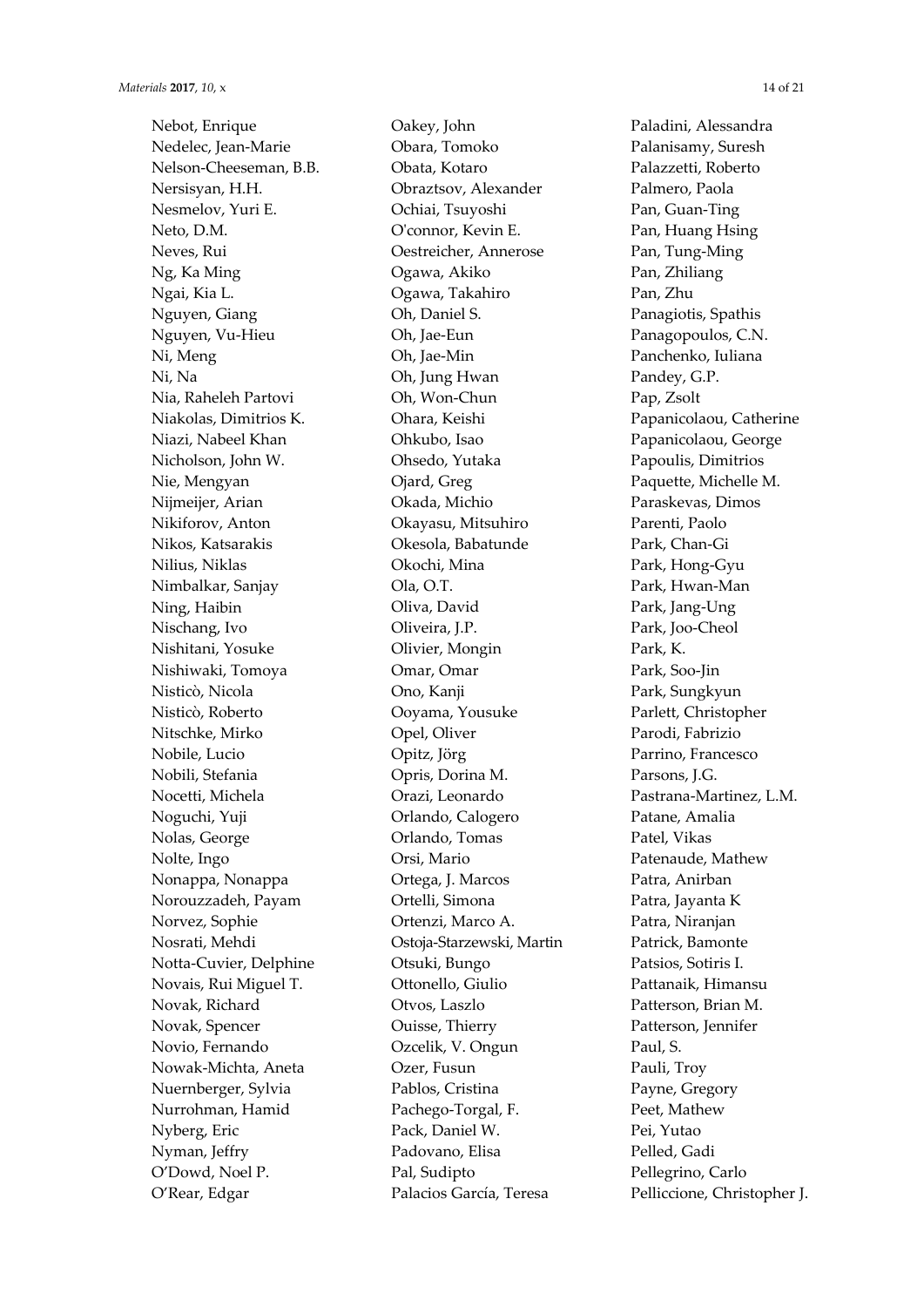Pellicer, Eva Pelosato, Renato Peng, Shengjie Peng, Xiaoguang Peng, Zhili Pepe, Marco Pereira, Elsa Maria Vaz Pereira De Oliveira, Luiz A.P. Pérez, Emilio M. Pérez, Gloria Pérez-Cadenas, Agustín F. Pérez-Maqueda, Luis A. Périgo, E.A. Perras, Matthew A. Perreault, Francois Perron, A. Perrot, Arnaud Perry, Christopher Persson, Cecilia Perut, Francesca Peshek, Timothy Petit, Camille Petrov, R.H. Pettignano, Alberto Peyvandi, Amirpasha Pezzato, Luca Pfeifer, Carmem Philipose, U. Phonsri, Wasinee Pichat, Pierre Pichler, Bernhard Pierre, Alexandre Pierre, Gallezot Pietrzyk, Bozena Pillai, Rajalekshmi C. Piller, Marzio Pimentel, Ana Pina, Sandra Pinal, Rodolfo Pinto, Ricardo Pippan, Reinhard Pires, E. Pires, João Pistidda, Claudio Pistone, Alessandro Pitchumani, Ranga Pitsikalis, Marinos Placet, Vincent Placidi, Marcel Plasseraud, Laurent Pleixats, Roser Pluvinage, Guy

Poggio, Claudio Pohl, Michael Poilane, Christophe Poisson, Jean-Louis Pokharel, Pashupati Polimeni, Antonella Pompe, Tilo Poon, S.J. Poon, Ting-Chung Popok, Vladimir Popov, Inna Popp, Alexander Porco, Francesco Posadas, P. Potgieter, Herman Pouhet, Raphaelle Poumellec, B. Poursaee, Amir Poussard, Loïc Pozo-Antonio, J.S. Prabhu, Rajkumar Prasetiadi, A.E. Prato, Andrea Prévot, Vanessa Price, Tony Primig, Sophie Proserpio, Davide Prosperi, Davide Provine, J. Psarobas, Ioannis Pu, Haihui Pudasaini, Pushpa Raj Puertas, Francisca Puertas, Ignacio Puga, H. Puglia, Debora Puiggalí, J. Puiggalí, Jordi Pujadas, Pablo Pujo, Mariacinta C. Puli, V.S. Pullman, David P. Pumera, Martin Pungente, Michael Pyatenko, Alexander Pylypenko, Svitlana Pyo, Sukhoon Pyttel, Brita Qin, Chao-Zhong Qiu, Longzhen Qu, Bing Quesada, Adrián

Quignard, Françoise Quinn, John Quiñones-Mateu, M.E. Quintero, Félix Raabe, Dierk Rademacher, Peter Raftopoulos, Konstantinos Ragab, K.A. Rahaman, Md. Saifur Raheem, Adeeba Abdul Rahman, Akm Samsur Rakhmonov, Jovid Ramadoss, A. Ramazani, Ali Ramon, Eloi Rana, Dipak Ranganathan, Nalini Rao, Balaji Rao, Harish Rao, Kamineni P. Raos, Guido Raphael, Pilo Raucci, Maria Grazia Ravaioli, Stefano Ravasio, Chiara Ravelli, Davide Ravelo, Blaise Rayner, Marilyn Reaney, Ian Rebollar, Esther Reddy, M.V. Reddy, N.S. Regev, Oren Reguera, Javier Reichelt, Senta Reif, Juergen Reimanis, Ivar Remediakis, Ioannis Ren, Hao Ren, Huilong Ren, Qiang Rey, Alejandro D. Rezaee, Reza Rezvantalab, Hossein Rheinheimer, Wolfgang Ribakov, Yuri Ribeiro, Bettencourt Riccardo, Zoia Richter, Hannes Ridi, Francesca Rigamonti, Luca Righi, Maria Clelia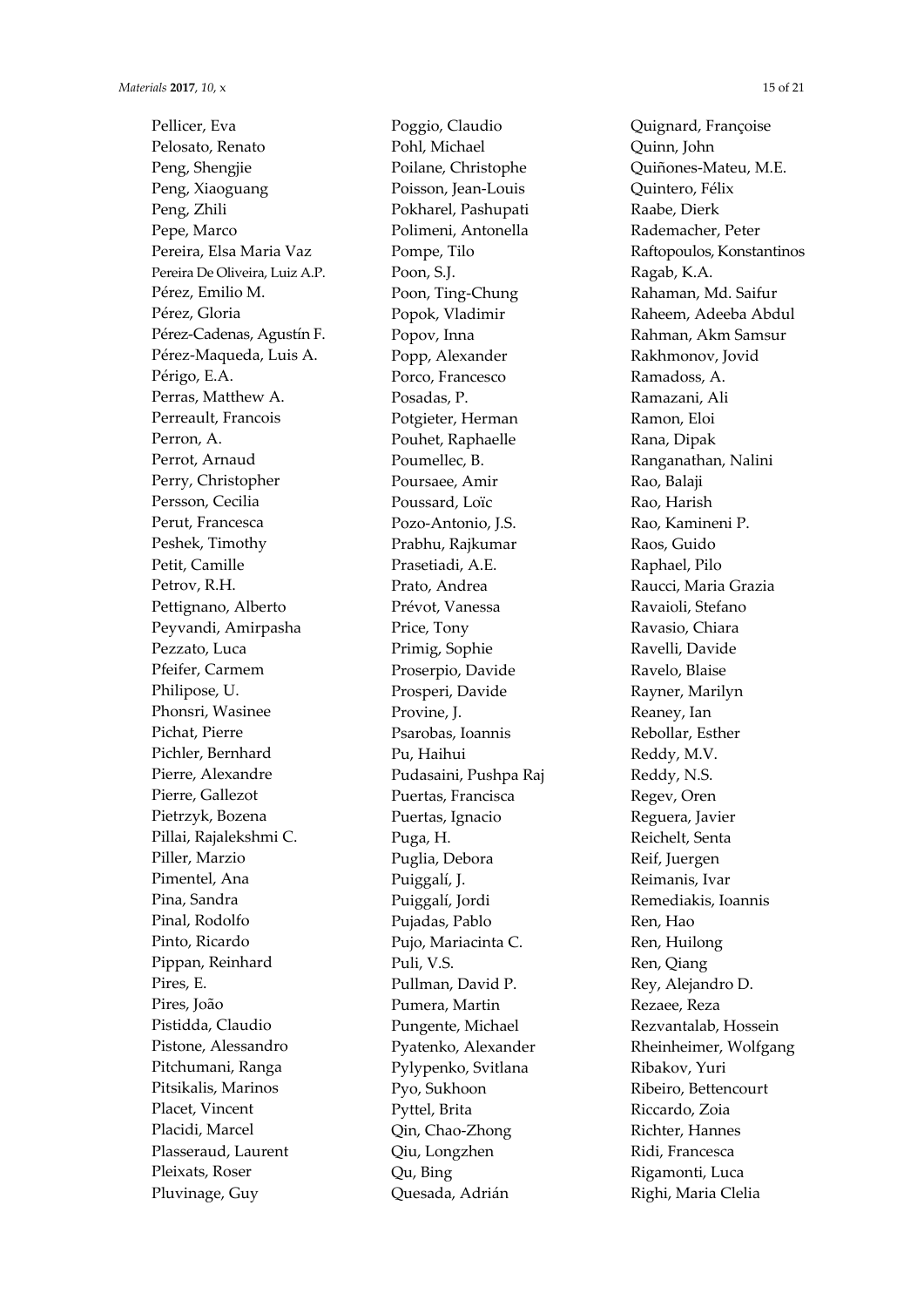Rinaldi, Carlos Rinaldi-Montes, Natalia Riu, Doh-Hyung Rivard, Patrice Riveiro Rodriguez, A. Rivera, Pedro Rizzano, Gianvittorio Rizzarelli, Paola Rizzi, Gian Andrea Ro, Ruyen Roberto, Crespi Rocha, Cristina Rochford, Luke Rochoux, M.C. Rodrigue, Denis Rodriguez, Brian Rodriguez Ripoll, Manel Rodríguez-Alloza, A.M. Rodríguez-Castellón, E. Rodriguez-Ubinas, E. Roehling, Tien Tran Roger, Leblanc Roggendorf, Hans Rogier, Hendrik Rogl, Peter Frías, Moisés Romain, Lucas Romeo, Nicola Romero, Pedro Romero-Gómez, Pablo Ronca, Sara Rong, Yiming Roper, D. Keith Roppolo, Ignazio Rosa, Roberto Rose, Joseph L. Rossi, Cesare Oliviero Rossi, Federico Rossi, René M. Rotermund, H.H. Roth, Johannes Roth, Stephan V. Röttger, A. Rousakis, Theodoros Roviello, Giuseppina Rtimi, Sami Ruark, Matt Ruban, Andrei Rubano, Andrea Rubini, Silvia Rubio-Marcos, Fernando Ruff, Adrian

Ruffino, F. Rüggeberg, Markus Ruiz Hervías, Jesús Ruiz-Rodriguez, A. Ruiz-Rosas, Ramiro Rulis, Paul Rupp, Frank Russell, Alan M. Russell, Thomas P. Russo, Juan Manuel Russo, Pietro Russo, Salvatore Rutner, Marcus Rybakov, K.I. Ryou, Jae Suk Ryu, Sung-Soo Ryu, Won-Hee Sa'ncheza, Luis Sablani, Shyam S. Saccani, Andrea Sacco, Riccardo Sacher, Edward Sada, Kazuki Sadayappan, Kumar Sadeghifar, Hamidreza Sáez Del Bosque, Isabel F. Safiuddin, M. Saghafi, H. Saha, Biswajit Saha, Gobinda Saha, Sourabh K. Sahariah, Priyanka Sahu, Sulata Sai, Hitoshi Saikia, Nabajyoti Saito, Kenji Saito, Noritaka Sakagami, Kimihiro Sakai, Etsuo Sakairi, M. Sakalas, Paulius Sakaushi, Ken Sakellariou, Georgios Sakhno, Oksana V. Sakkas, Konstantinos Sakulich, Aaron Salahub, Dennis Salak, Andrei Salamone, Salvatore Salasi, Mobin Saldana, Christopher Salerno, Aurelio

Salminen, Antti Salud, Serrano Salvia, Michelle Samavedi, Satyavrata Samba, Ramona Samuel, Fawzy Samyn, Fabienne Sánchez, Mercedes Sánchez-Sánchez, M. Sanders, Paul G. Sangiorgi, Cesare Sanjuán, Miguel Ángel Santamaria, Monica Santiago, Ferrándiz Bou Santiuste, Carlos Santoro, Carlo Santoro, Luciano Santos, Abel Santos, Diogo Santos, Maria Jacinta Santos-Carballal, David Santulli, Carlo Santus, C. Sanz-Herrera, Jose A. Sapelkin, Andrei Sarasini, Fabrizio Sareh, Sina Sarkar, Susanta K. Sasaki, Takeo Sasson, Yoel Sassoni, Enrico Sastry, Shankar M.L. Sato, Susumu Saunders, Steven R. Saunier, Sebastien Savija, Branko Sawpan, Moyeenuddin A. Sayadi, Ali A. Sbarufatti, Claudio Scalese, Silvia Scalet, G. Scalici, Tommaso Scarano, Domenica Scarfato, Paola Schauer, Caroline Schebarchov, Dmitri Schille, C. Schirp, Arne Schlaad, Helmut Schlickewei, Carsten W.N. Schmid, Markus Schmidt, Jochen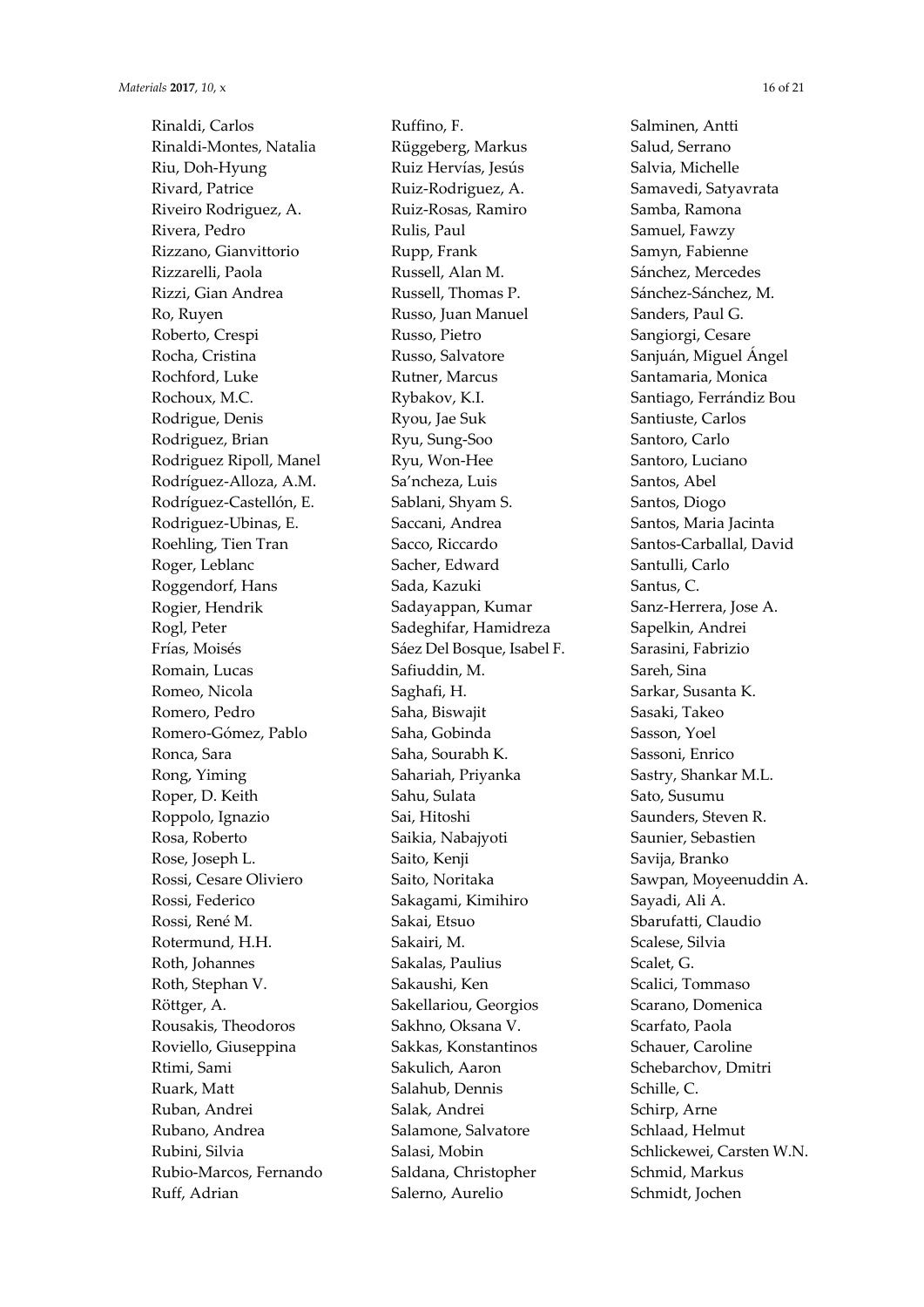Schmitz, Matthias Schnabel, Volker Schneck, Emanuel Schneider, Gerhard Schneider, Raphaël Scholes, Colin Schöneich, Marc Schroefl, Christof Schubert, Th. Schütz, Christina Schwarz, Guntram Schwendicke, Falk Scialdone, Onofrio Scott, Jason Scott-Emuakpor, O. Scrosati, Chiara Seetharaman, S. Seidlits, Stephanie Selleri, Stefano Sellin, Paul J. Semagina, Natalia Semaltianos, N.G. Semino, Carlos E. Sen, Sanghamitra Senyuk, Bohdan Seo, Hyo Jin Seo, Young-Soo Seong Sik, Hwang Serena, Sara Serra, Angels Serra, Roger Serralha Dos Anjos, O.M. Serrano, Susana Sesana, Raffaella Sevastyanova, Olena Sevilla, Pablo Sevostianov, Igor Seyedin, Shayan Shabadi, Rajashekhar Shacham-Diamand, Yossi Shafei, Behrouz Shafiei, Mahnaz Shah, Priyank Shahinpoor, Mohsen Shalom, Menny Shang, Li Shanmugharaj, A.M. Shao, Huaiyu Sharp, John M. Shaygan, Mehrdad Shehata, Medhat Shen, Shoucang

Shen, Yung-Kang Shercliff, Hugh Shi, Suan Shi, Yunhua Shih, Ming-Cheng Shih, Shao-Ju Shih, Wen-Pin Shimamura, Yoshinobu Shimoni, Olga Shin, Boo Young Shin, D. Shin, Eun Ju Shin, Kwanwoo Shin, Swanee Shinde, Sachin Shinobu, Hashimoto Shinoda, Yutaka Shinya, Norio Shipilov, Sergei Shirai, Naoki Shirvanimoghaddam, K. Shishido, Atsushi Shokouhi, Parisa Shrestha, Lok Kumar Shu, Xiang Siad, Hocine Siddiq, M. Amir Sierra, Miguel Angel Signoretto, Michela Silva, F.J.G. Silva, M.M. Silva, Rui Vasco Silvestre-Albero, Joaquin Silvestroni, Laura Simka, Wojciech Simmonds, Paul J Simmons, Trevor Simões, Sónia Simone, Sprio Sims, Ian Sing, Swee Leong Singamneni, Sarat Singh, Alok Singh, Ashish Singh, Gurpreet Singh, Preet M. Singh, Ranjan Singh, Ranjeet Sinha Ray, Suman Sirman, Asli Sirusta, Silvia Sisson, Richard D.

Sista, Subhash Sivakumar, K. Sjogren, Goran Skolianos, Stefanos M. Skoulou, Vassiliki K. Skov, Anne Skrifvars, Mikael Skurla, Carolyn Skuza, Jonathan R. Slugovc, Christian Smått, Jan-Henrik Smialek, James L. Smiatek, Jens Snitka, Valentinas Snoeck, Didier Snyder, Joshua Soares, Olívia S.G.P. Sobey, A.J. Sobolev, Konstantin Södergård, Anders Soenen, Hilde Sohn, Youngku Sokolis, Dimitrios P. Solano, Wilberth Soleimani Dorcheh, Ali Soliman, Ahmed M. Solioz, Marc Solitro, Giovanni Soltani, Ali Son, Ii-Won Sonebi, Mohamed Song, Kenan Song, Nam Woong Song, Weimin Song, Xu Song, Young Min Sorelli, Luca Sorgente, Donato Sornin, Denis Sorrentino, Andrea Sotta, Paul Soyarslan, Celal Speliotis, T. Spena, Pasquale Russo Speranzini, Emanuela Spiess, Lothar Spiesz, Przemek Spilotro, Giuseppe Spoljaric, Steven Sproules, Stephen Srinivasan, Madapusi Srivastava, Ankit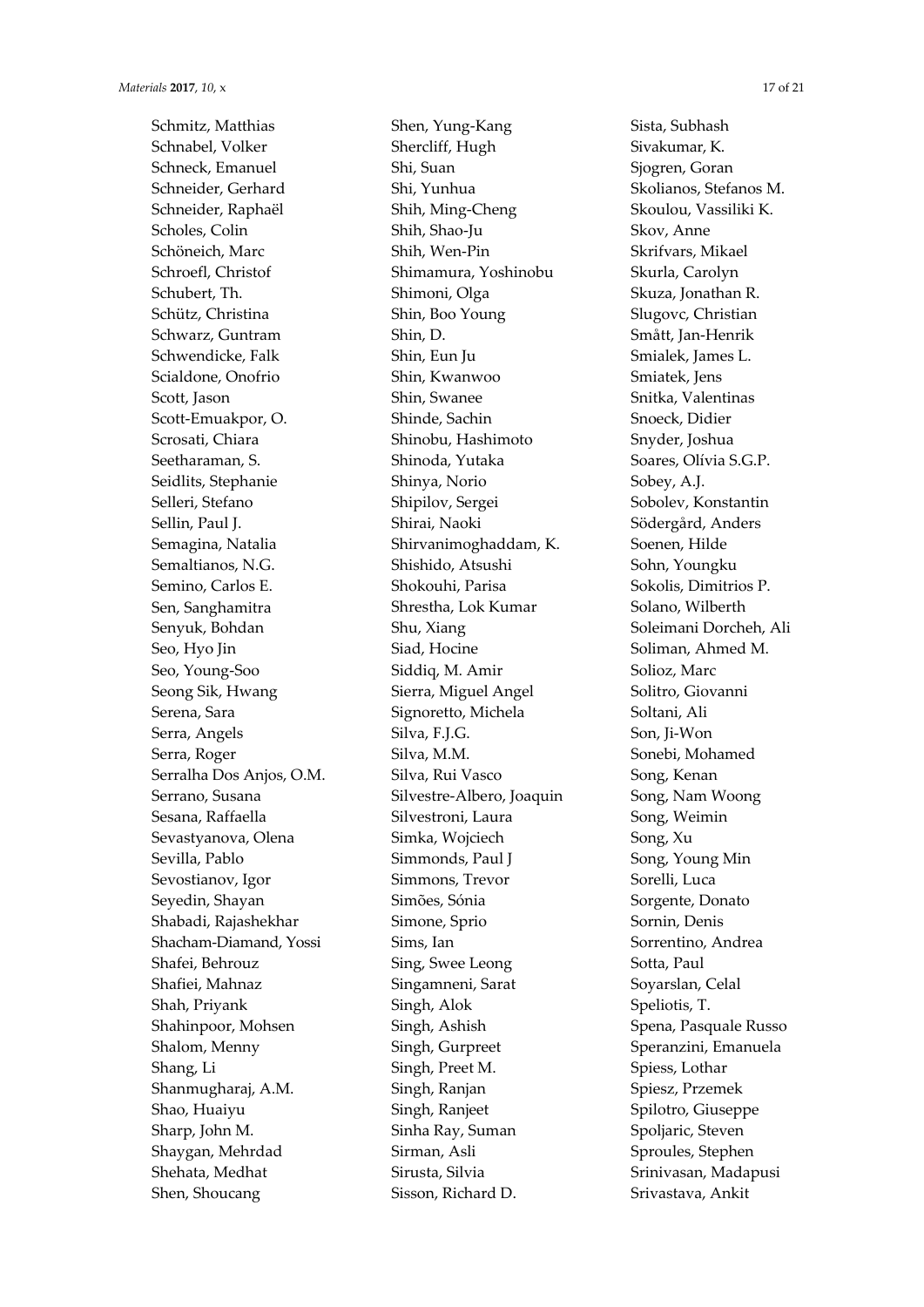Stamatakis, Michail Stampfl, Catherine Stanzione, Joseph Stathis, Bousias Stavrinadis, Alexandros Stefan, Holmstrom Stefanidou, Maria Stefanou, George Stephan, Dietmar Stevenson, Adam J. Stevenson, Timothy Stinville, J.C. Stock, S.R. Stöcker, Anett stramul, Boris B. Strangwood, Martin Straumal, Boris B. Strehmel, Bernd Stride, John Arron Strini, Alberto Ström, Anna Strozzi, Matteo Strunk, Jennifer Stuart, Marc C.A. Stumpel, Jelle Su, Carrie Su, Chunming Su, Yu-Min Su, Zhoucheng Suarez, Maria Jesus Suay Antón, Julio José Subramaniam, Prasad Suckeveriene, Ran Sugahara, T. Sugavanam, Srikanth Sugawa, Kosuke Suib, Steven L Suk, Ji Won Sukhishvili, Svetlana Sun, Hongqi Sun, Kai Sun, Kien Wen Sun, Tao Sun, Wenping Sun, Zhidan Sun, Ziqi Sundaram, Kalpathy B. Sundaram, Murali Sundaram, Paul Sung Ho, Yang Susan, Donald F. Suzuki, Seiichi

Swolfs, Yentl Sydlik, Stefanie A. Sydoruk, Oleksiy Szwajka, Krzysztof Tabaković, Amir Tabata, Yasuhiko Taboada, Pablo Tabuchi, Masaaki Tafraoui, Ahmed Tafu, Masamoto Tagawa, Hiroshi Taheri, Abbas Tahriri, Mohammadreza Takabatake, Toshiro Takahashi, Kei Takamizawa, Toshiki Takano, Toshiyuki Takata, Tsuyoshi Takeguchi, Tatsuya Takeshita, Satoru Takeuchi, Esther Takeya, Satoshi Takoudis, Christos G. Talaat, Ahmed Tallarico, Marco Tam, Chat-Tim Tamborrino, M. Tamburrano, P. Tan, Chung-Sung Tan, Lay Poh Tan, Noel Peter Bengzon Tan, Say Hwa Tan, Ting Tanaka, Atsuhiro Tanaka, Manabu Tanaka, T. Tanaka, Yoshinobu Tanemura, Kiyoshi Tang, Fujian Tang, P. Tanii, Takashi Tanksale, Akshat Tarfaoui, Mostapha Taruta, Seiichi Tastani, Souzana P. Tatemoto, Yuji Taubert, Andreas Tavangarian, Fariborz Tavares, Carlos J. Tavares, João Manuel Tavío, María Del Mar Taylor, Adam

Teisala, Hannu Tena-Zaera, Ramon Teng, Hsisheng Tengstrand, Olof Terada, Kenjiro TerAvest, Michaela Terry, Ian Testoni, Nicola Texier, Damien Texter, John Textor, Torsten Tezel, F. Handan Tezvergil-Mutluay, Arzu Thackray, Richard Thadhani, Naresh Thakur, Vijay Kumar Themistou, Efrosyni Thiéry, Vincent Thomas, Robert J. Thomas, Sabu Thomas, Samuel Thomas-Seale, Lauren Thompson, Richard L. Thorat, Sanjay Thorimbert, Serge Thygesen, Anders Tian, Gui Yun Tian, Yuan Tian, Zhenhua Tibbetts, Katharine M. Tidu, Albert Timelli, Giulio Tiraferri, Alberto Tiryakioglu, Murat Tiwari, Ashutosh Tobler, Dominique J. Toca-Herrera, José Luis Todoroki, Akira Toita, Riki Tolnai, D. Tomasi, Roberto Tomaz, Cândida Teixeira Tomita, Yasuo Tomohiro, Yokozeki Tomoyoshi, Nishiumura Tondi, Gianluca Too, Heng-Phon Toonen, Ryan C. Toraldo, Emanuele Toribio, J. Torimoto, Tsukasa Tornabene, Francesco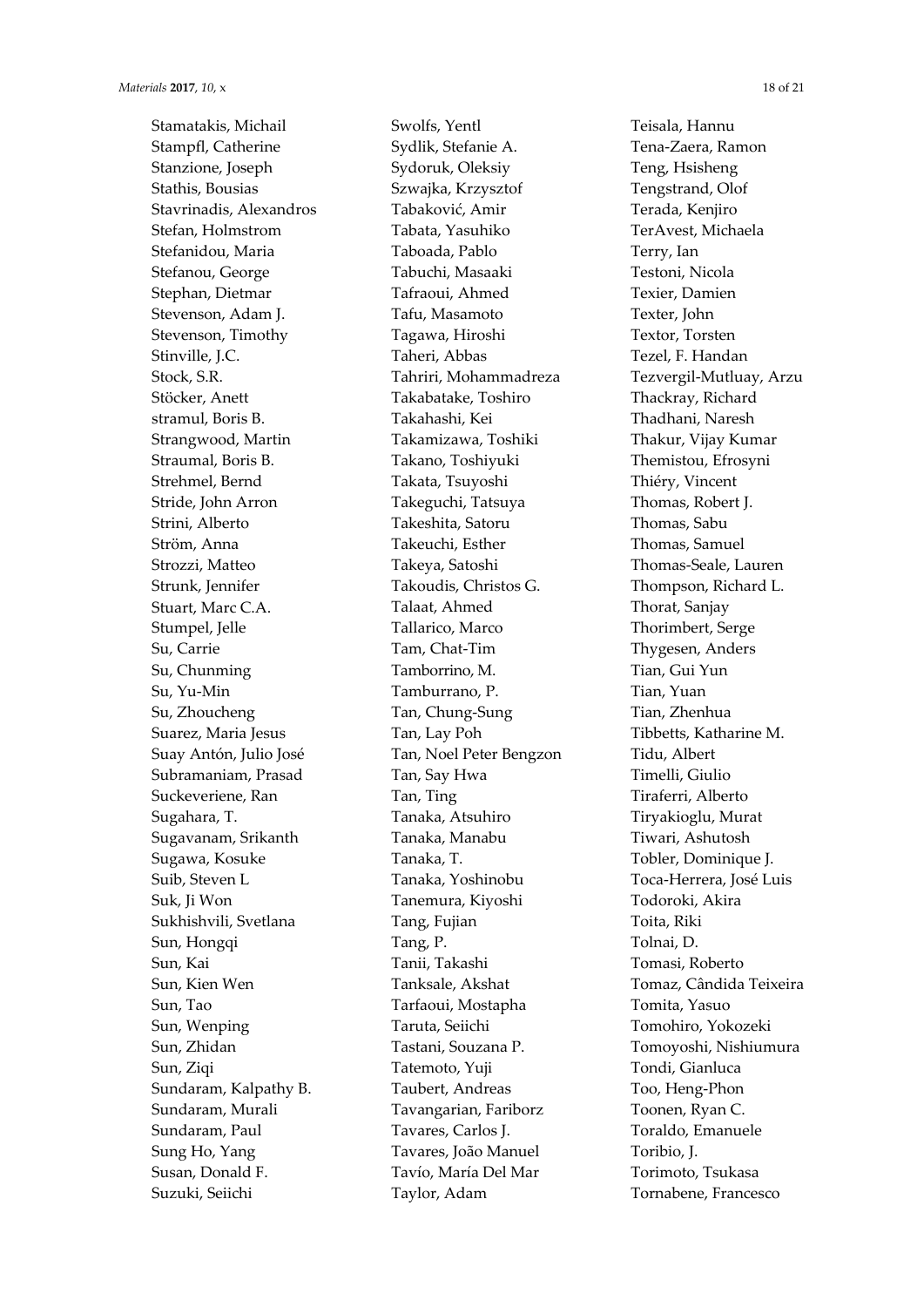Torrens-Serra, Joan Totolin, Vladimir Toubal, Lotfi Toupance, Thierry Traini, Tonino Travesset, Alex Trefalt, Gregor Triantafillou, Thanasis Tricoli, Antonio Troadec, Cedric Troiani, Enrico Tronci, Giuseppe Trtik, Pavel Trueba, M. Truong, Vinh Truster, Timothy Tsai, Cheng-Fang Tsai, De-Hao Tsao, Chia-Wen Tsao, Lung-Chuan Tsay, Hien-Yie Tschierlei, Stefanie Tsetsekou, A. Tsiakaras, Panagiotis Tsimas, Stamatis Tsioulou, Ourania Tsitsilianis, Constantinos Tsivintzelis, Ioannis Tsoi, James Tsompanakis, Yiannis Tsuji, Takeshi Tsukada, Shinya Tsukamoto, Susumu Tsuruoka, Takaaki Tsutaoka, Takanori Tunega, Daniel Tyler, Ludmila Ubertini, Filippo Uccelletti, Daniela Uchikoba, Fumio Uddin, Ashraf Uddin, Mohammad Ueshima, N. Ugues, Daniele Ukrainczyk, Neven Ullbrand, Jennifer Ulven, Chad Umehara, Noritsugu Umeton, Cesare Umezu, Ikurou Uppstu, Peter Ur, S.C.

Urban, Petr Urbanic, R.J. Urbassek, Herbert M. Urieta, José Urness, Adam C. Ushiki, Ikuo Uskokovic, Vuk Usui, Kenji Uyama, Hiroshi Vaiano, Vincenzo Valencia, Susana Valentini, Luca Valenza, Antonino Valov, Ilia Van Citters, Douglas W. Van Der Mei, Henny C. Van Renterghem, Wouter Van Den Heede, Philip Van Humbeeck, Jan Van Langenhove, Lieva Van Der Vurst, Farid Vandewalle, Lucie Vandi, Luigi Vane, Leland M. VanEpps, J. Scott Vangsness, C. Thomas Vanli, O. Arda Vaquette, Cedryck Varesano, Alessio Vargas, Marcos Varlamov, Sergey Vartiainen, Jari Vasdravellis, George Vasile, Cornelia Vasilopoulou, Maria Vastola, Guglielmo Vatamanu, Jenel Vázquez-Córdova, S.A. Vehmeyer, Jost Veiga, Rosário Vekinis, George Velasco Ortega, Eugenio Velazquez, Omaida C. Velikov, Krassimir P. Veludo, Joao Paulo Vemuri, Rama Venditti, Iole Vendrell Villafruela, X. Verduzco, Rafael Vergani, Laura Vermang, Bart Vernardou, D.

Vickery, Karen Vidal, Hilario Vieira, Castorina Silva Viggiani, Gioacchino Vignali, Valeria Vignoles, Gérard Vila, Anna Vilardell, Marta Vilé, Gianvito Vilela, Alice Vilémová, Monika Villa, Alberto Villa, Elena Villares, Ana Villaseñor Camacho, José Vincent, Didier Visaveliya, Nikunjkumar Visconti, Richard P. Visintin, Phillip Visscher, Pieter Vitale, Alessandra Vohra, Yogesh K. Voisey, Katy T. Volkmer, Dirk Vrana, Nihal Engin Vynnycky, Michael Wada, Hiroyuki Waddell, Neil Wagner, Stefan Waite, Matthew M. Wakisaka, Minato Walcarius, Alain Walia, Sumeet Walock, Michael Walsh, F.C. Walsh, William R. Walter, Xavier Walther, Frank Wan, Feng Wan, Kai Tai Wang, Chih-Feng Wang, Fei Wang, Hai-Qiao Wang, Hao Wang, Hongliang Wang, Ji Wang, Jianyun Wang, Jun Wang, Liang Wang, Liliang Wang, Ning Wang, Qinyi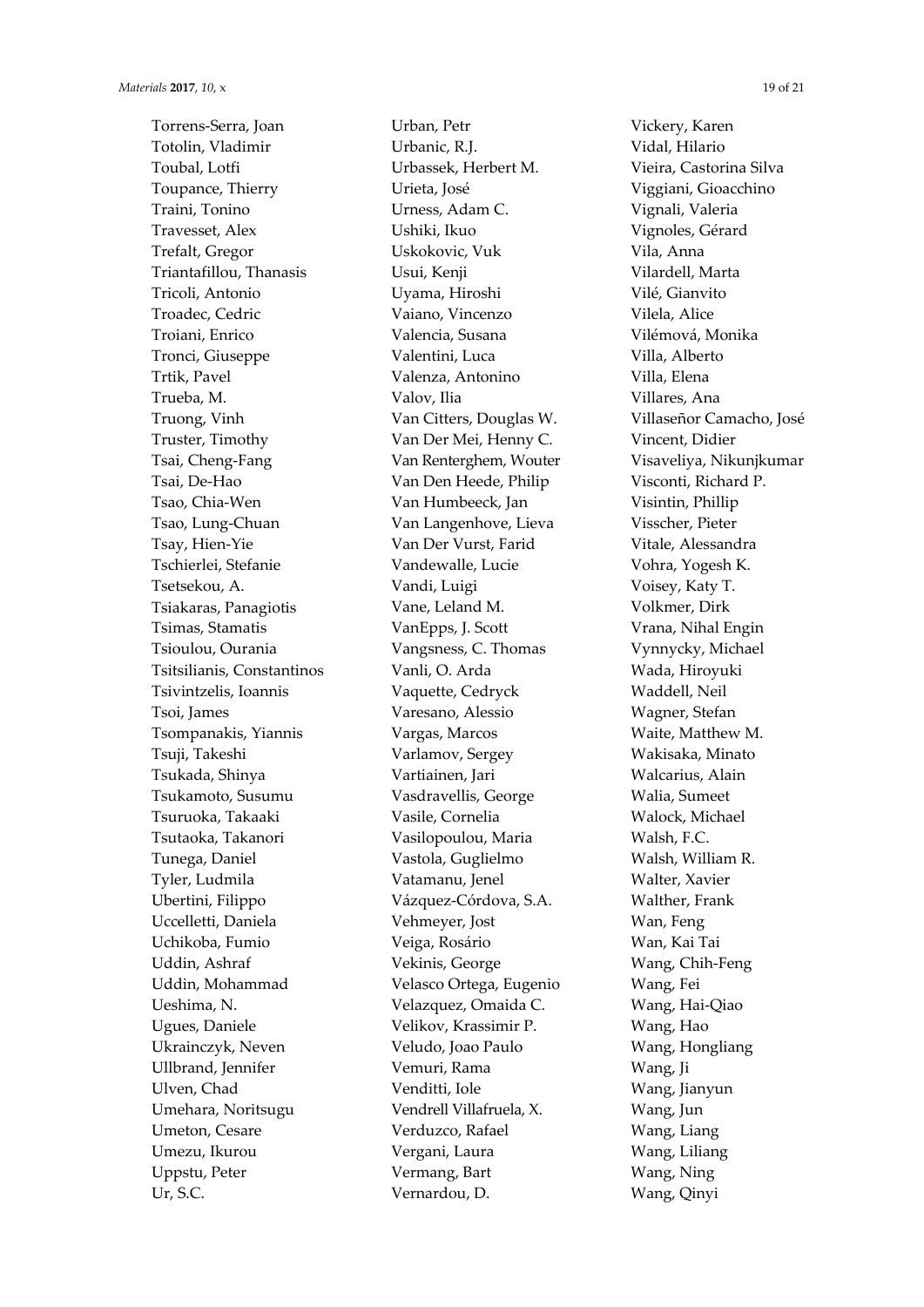Wang, Shaobin Wang, Shu Wang, Tzu-Wei Wang, Xiaoming Wang, Xiao-Yong Wang, Xiebin Wang, Y.M. Wang, Yan Wang, Yapei Wang, Yixiang Wang, Yuan Wang, Yun-Che Wang, Yuxin Ward, L.P. Ward, Liam Warner, Mark Warren, Nicholas J. Wäsche, Rolf Waske, Anja Watanabe, Motonori Watts, David Weber, Franz E. Weber, Klaus Wegrzyn, Marcin Wehner, Martin Wei, Da-Hua Wei, Gang Weidner, Anja Weinberg, Annelie M. Weis, Stephen Weise, Jörg Weiss, Pierre Weiß, Sabine Weissenrieder, J. Weng, Qunhong Westafer, Ryan S. White, Blanaid White, Mary Anne Whiting, Mark Whittaker, Mark T. Whittaker, Michael R. Wibowo, David Wicht, Michael Widjonarko, N. Edwin Wierer, Jonathan J. Wierichs, Richard J. Wiersma, Diederik S. Wilkinson, Tim Wille, Kay Willerth, Stephanie M. Williams, Vance Willis, David A.

Wilson, Benjamin P. Wilson, Lee D. Wimbush, Stuart Windmann, Matthias Withayachumnankul, W. Witkowski, Artur Wits, Wessel W. Wittreck, Hubert Wlodarczyk, Krystian L. Wolf, Bettina Woll, Christof Wolny, Juliusz Wondraczek, Lothar Wong, Ching-Ping Wong, Dana E. Wong, Eugene Wong, Ka-Leung Wong, Lai Mun Wong, S. Simon Woodman, Tim Wright, Catherine Wu, Chung-Chih Wu, Ho-Shing Wu, Hsuan-Chung Wu, Hwai-Chung Wu, Jinsong Wu, Kevin Wu, Ming-Chung Wu, Shih-Ching Wu, Shu-Pao Wu, T. Wu, Y.Q. Wu, Yiquan Wu, Yuping Wu, Yuzhou Xantheas, Sotiris Xi, Kai Xi, Weixian Xiao, Boqi Xiao, Penny Xiao, Yin Xiao, Zhigang Xie, Rong-Jun Xu, Chunlin Xu, Jiangtao Xu, Jinyang Xu, Xiaochuan Yada, Mitsunori Yagoubi, Jalal El Yahiaoui, Riad. Yahiro, Hidenori Yamamoto, Namiko

Yamanaka, Masamichi Yamashita, Kimihiro Yan, Bangbo Yan, Liang Yan, Libo Yan, Qimin Yanagida, Akira Yáñez-Sedeño, Paloma Yang, Cheng-Fu Yang, Chung-Wei Yang, Fugian Yang, Hoichang Yang, Hongta Yang, Hua Yang, Kesong Yang, Keun-Hyeok Yang, Lina Yang, Mijia Yang, Qingyu Yang, Shoufeng Yannick, Mugnier Yao, Jian Yasaee, Mehdi Yasuhara, Hideaki Yat, Wong Yavari, S. Amin Yavitt, Joseph Yee, Lachlan Yeh, C.L. Yeh, Chih-ko Yeh, Jui-Ming Yeih, Wei-Chung Yeon, Jejoon Yeon, Jung Heum Yerra, Narendranath Yi, Long Yildirim-Ayan, Eda Yildirimer, L. Yin, Xuesong Yokoi, Toshiyuki Yong, Kijung Yoo, Byungseok Yoo, Chung-Yul Yoon, Ho Gyu Yoon, Jonghun Yoon, Minjoong Yoon, Seokhyun Yoshida, Hiroshi Yoshida, Naoko Yoshihara, Hiroshi Yoshihiro, Tsujimoto Yoshinari, Masao